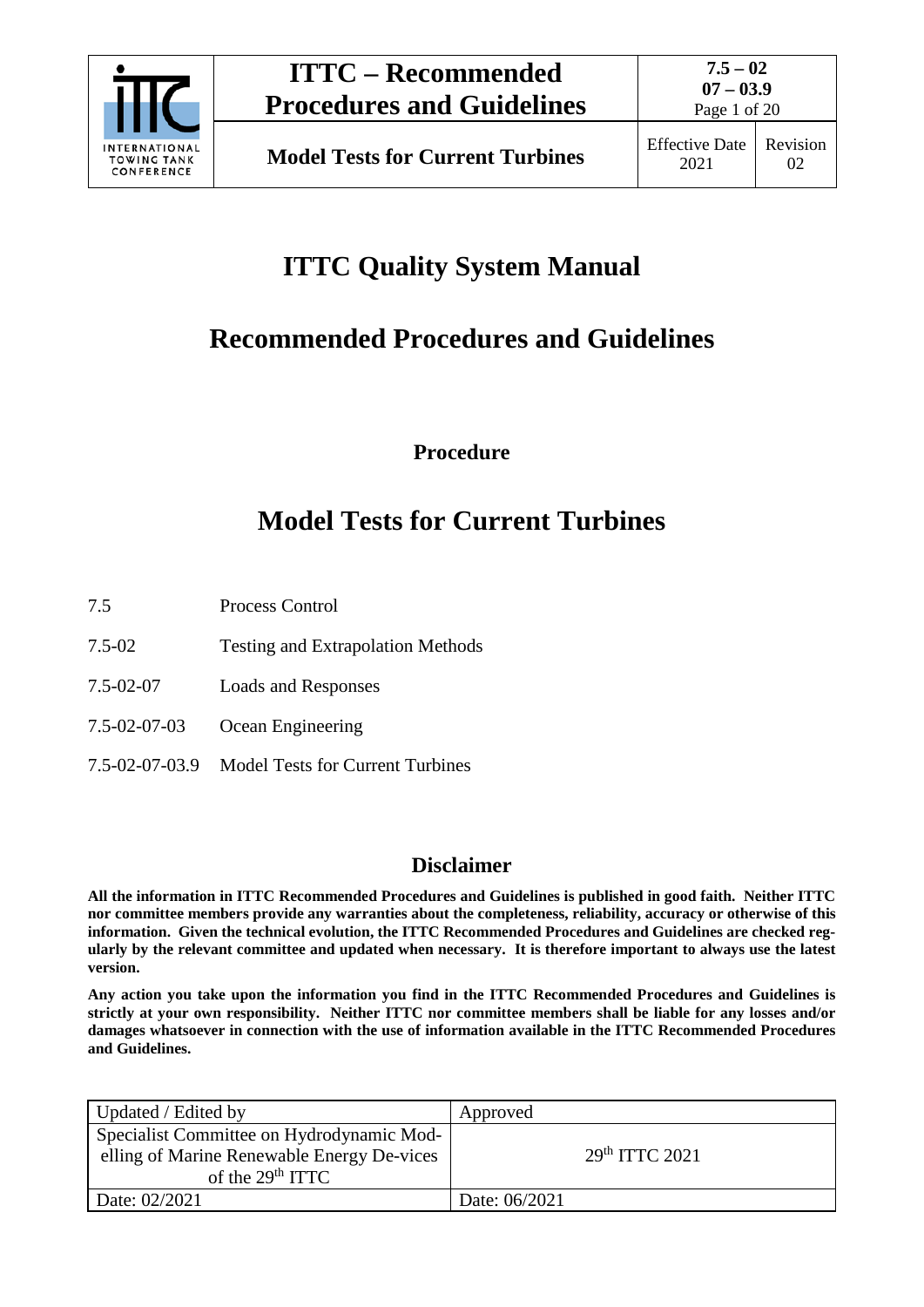

Page 2 of 20

# 02

## **Table of Contents**

| 1.                         | <b>PURPOSE OF GUIDELINES3</b>           |  |
|----------------------------|-----------------------------------------|--|
| 2.                         | <b>DEFINITIONS, PARAMETERS &amp;</b>    |  |
| 2.1                        | <b>Device Development Stage4</b>        |  |
| 2.2                        |                                         |  |
| 2.2.1                      | Horizontal Axis Turbines5               |  |
| 2.2.2                      |                                         |  |
| 2.2.3                      |                                         |  |
| 2.2.4                      |                                         |  |
|                            |                                         |  |
| 2.4                        | Model Design and Scaling8               |  |
| 2.4.1                      |                                         |  |
| 2.4.2                      |                                         |  |
| $2.5 -$                    | <b>Environmental Parameters10</b>       |  |
| 2.5.1                      |                                         |  |
| 2.5.2                      |                                         |  |
| 2.5.3                      | Other Environmental Factors 10          |  |
| 2.6 Test Case Parameters11 |                                         |  |
| 2.6.1                      | Proof of Concept Testing 11             |  |
| 2.6.2                      | <b>Energy Capture Performance Tests</b> |  |
| 2.6.3                      | Survivability12                         |  |
| 2.6.4                      | Unsteady Inflow and Loading12           |  |
| 2.6.5                      | Arrays and Clusters  13                 |  |
| 2.6.6                      | Noise Measurements 13                   |  |

| 3.  |            | <b>DESCRIPTION OF TEST</b>                 |  |
|-----|------------|--------------------------------------------|--|
|     | <b>3.1</b> | <b>Model Manufacture and Installation.</b> |  |
|     |            |                                            |  |
|     |            |                                            |  |
|     |            | 3.2 Power Take-Off Modelling14             |  |
|     | 3.2.1      | Electric power generation  14              |  |
|     | 3.2.2      |                                            |  |
|     | 3.2.3      | Speed/Torque Control  15                   |  |
|     |            | 3.3 Unsteady Inflow and Loading15          |  |
|     | 3.3.1      | Generation of Unsteady Velocity            |  |
|     |            |                                            |  |
|     | 3.3.2      |                                            |  |
|     | 3.3.3      | <b>Control Strategy for Unsteady</b>       |  |
|     |            |                                            |  |
| 3.4 |            | <b>Extrapolation to Full Scale  17</b>     |  |
| 3.5 |            | Presentation of Results17                  |  |
| 3.6 |            | <b>Uncertainty Analysis  18</b>            |  |
| 4.  |            |                                            |  |
| 5.  |            |                                            |  |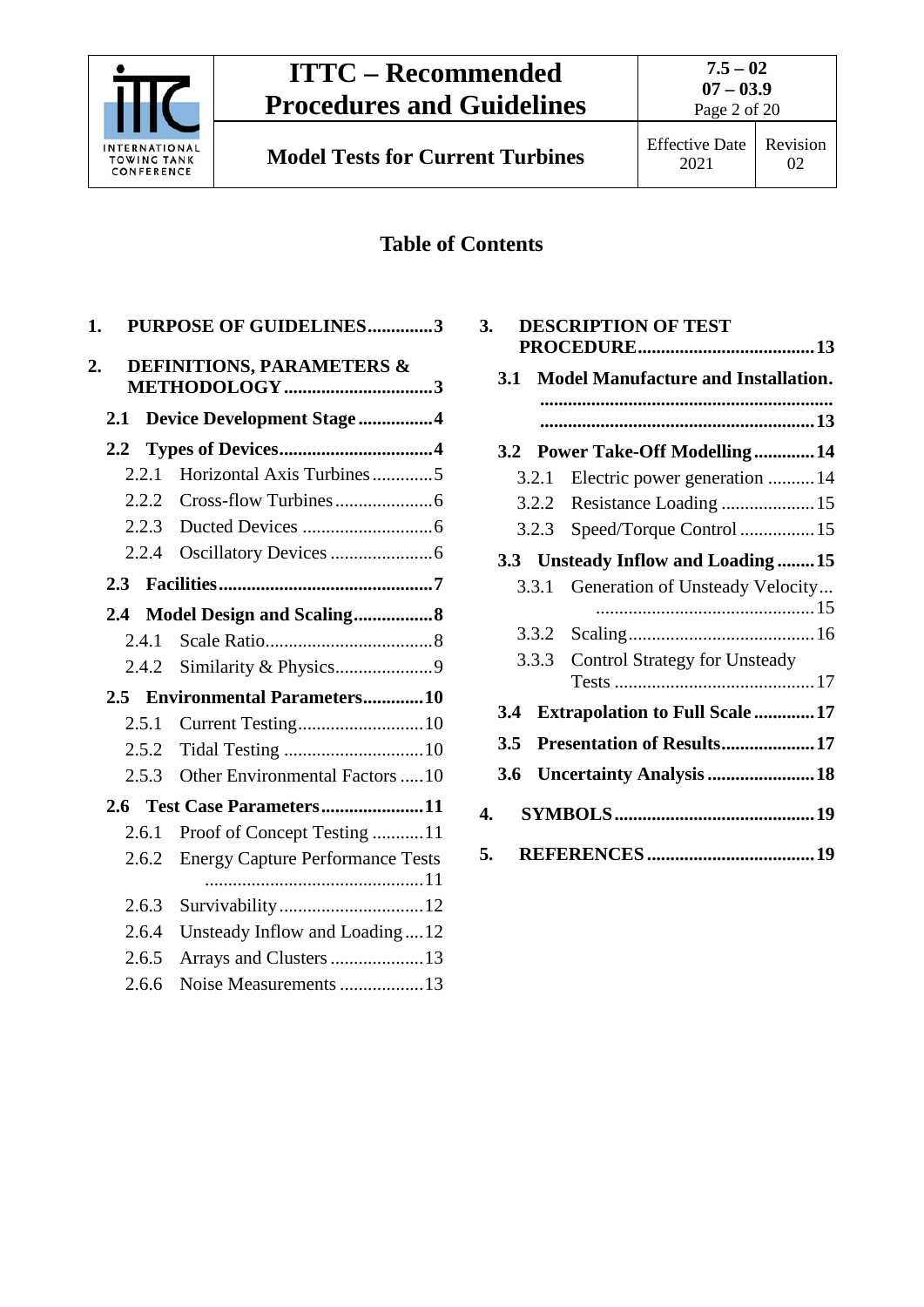

**7.5 – 02 07 – 03.9** Page 3 of 20

## **Model Tests for Current Turbines**

## <span id="page-2-0"></span>**1. PURPOSE OF GUIDELINES**

The purpose of this document is to offer guidance to research organisations on designing and performing model tests of current turbine devices at small, intermediate, and field-scale in a reproducible environment at a hydrodynamic test facility suitable for testing such devices. This guideline addresses testing of devices intended to extract energy from both *tidal* currents, which typically involve bi-directional flow, and *ocean* currents, which typically involve unidirectional flow. Key issues addressed are:

- Definition of the stages of a device test program – Technology Readiness Level (TRL) definition;
- Summary of testing requirements/challenges for device type (ocean and tidal current, rotating and non-rotating, shallow or deep deployment, rigid mounting or flexible mooring) and device development stage;
- Coupling between model scale, choice of facility, device type, and experiment stage;
- Identification of common error sources associated with small to field-scale testing with guidelines on impact on test success, interpretation of test results and how to quantify and report measurement error.

## <span id="page-2-1"></span>**2. DEFINITIONS, PARAMETERS & METHODOLOGY**

The goals of testing can range from concept assessment to performance verification or device survival testing. The tests can be carried out

at distinct scales, in generic or specific flow environments, and with varying degrees of complexity represented in the system. Potential environmental impact could be evaluated through planned small-scale testing with adequate scaleup prediction of performance or operation; for example, full-scale device noise prediction, cavitation performance or scouring impact based on small-scale evaluation. Particular types of experiments are addressed separately: concept testing, performance verification testing, and survival testing. Since each of the goals of these tests are distinct, e.g. power capture, unsteady loading (including dynamic stall) or fatigue, they require varying levels of similitude (environment and geometric), accuracy, reproducibility, and instrumentation. In addition, specific treatment of each major component of a device can also be tested separately, or more devices can be tested to simulate device-to-device interactions in an array.

The major components of a test specification are:

- Mission definition purpose/goals;
- Definition of the types of tests needed to satisfy test purpose/goals;
- Test model design similitude criteria, model scale, construction and function;
- Measurement requirements data type, acquisition requirements, temporal and spatial resolution and accuracy;
- Selection of the test facility;
- Data processing and documentation.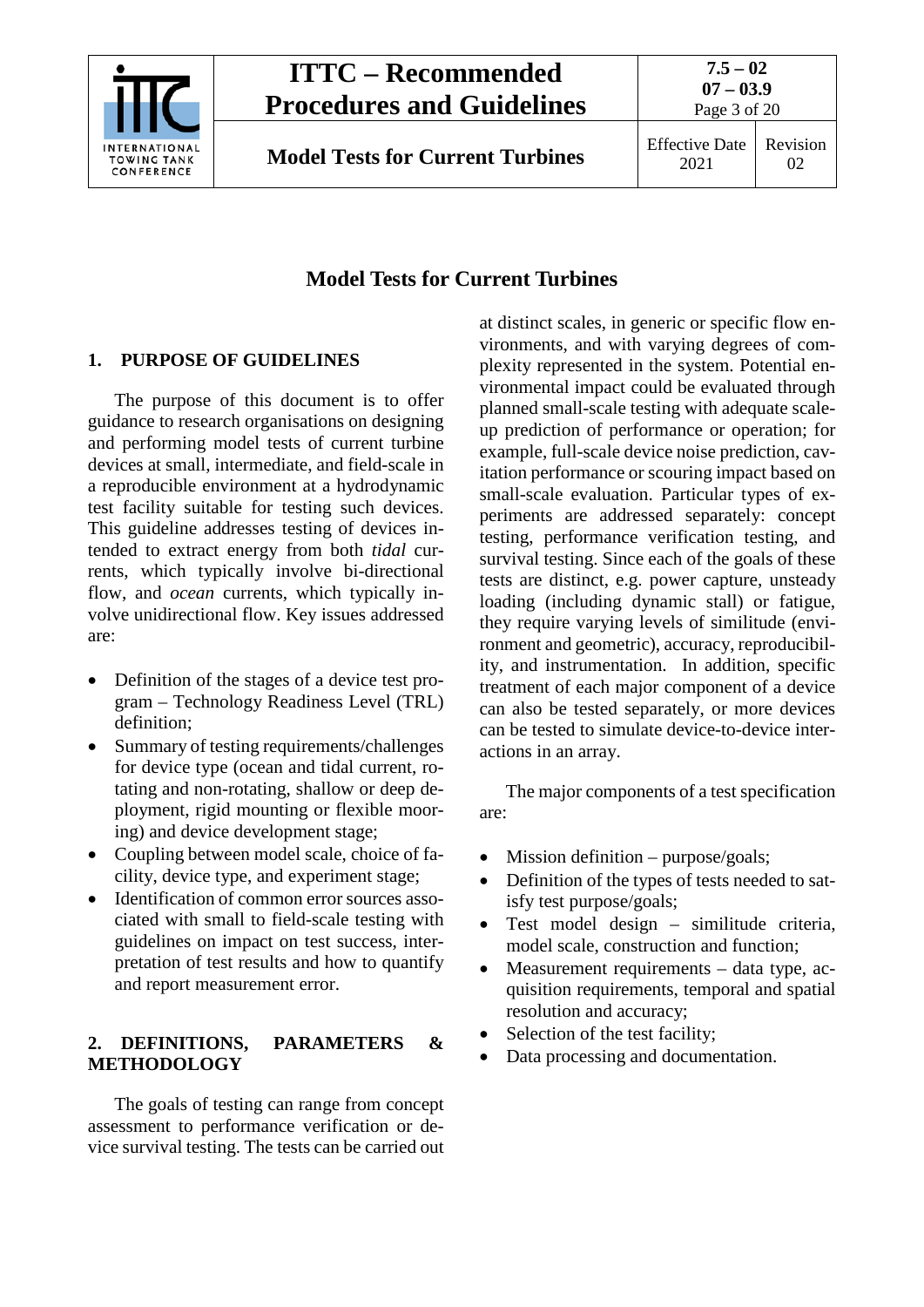

## <span id="page-3-0"></span>**2.1 Device Development Stage**

The stages of development of current turbines are commonly described in the marine renewable industry in terms of Technology Readiness Levels (TRLs). These provide a consistent process enabling identification of a devices stage of development and identification of suitable test procedures for evaluating device performance at a defined stage of development. This information can then be used to provide an unbiased assessment of a device for investment/development purposes independent of device type or scale.

In the case of the renewable energy industry, the following stages of Technology Readiness Levels (TRLs) are commonly considered (e.g. Mankins (1995)). TRL 1-3 correspond to research stages up to and including proof of concept, TRL 4-5 correspond to component, subsystem and system validation in laboratories and/or simulated operational environments and TRL 6-9 correspond to prototype demonstration in operational environment through to system proving via successful deployment.

The main objectives of tests in concept validation stages (TRL 1-3) are to validate the device concept, to validate preliminary numerical models used to predict energy output, to investigate device variables and physical properties that affect the performance or energy capture, and to optimise the device for power production using small scale models. The scale range in this stage is typically between 1:25 and 1:50 considering, for example, devices having a characteristic dimension at full scale of about 10-15 meters.

The main objectives of tests in the validation stage (TRL 4-5) are to validate the device design, to validate advanced numerical models of the device, to develop Power Take-Off (PTO) control strategies for improved power production, and to verify the mooring and foundation system using medium scale models. If known, the environmental conditions at a specific site should be used. The scale range in this stage is normally between 1:10 and 1:25, however smaller scale models may be used to investigate items such as survivability of supporting structures in extreme waves.

Tests in the system validation stage (TRL 6- 7), and the prototype and demonstration stage (TRL 8-9) are typically carried out at large or full scale through field test sites at sea or in inland waters.

## <span id="page-3-1"></span>**2.2 Types of Devices**

Ocean/tidal current based renewable energy devices convert the energy of the moving water into electrical energy through a transformation of the water momentum into a mechanical motion, typically rotational or oscillatory. The primary difference between ocean and tidal current devices is the variation in directionality of the moving water used in energy extraction. Ocean applications involve a near unidirectional flow of water while tidal applications involve bi-directional flow.

Flow directionality is an important consideration in the design of a turbine device. Some turbine devices are designed to operate with reasonably symmetric loading and efficiency in tidal applications involving flow reversal whereas other designs require a unidirectional flow and thus must be aligned with the flow. The most common type of current turbine devices employs a rotational conversion, similar to that used in modern wind turbine systems, and encompasses a variety of design variants including fixed and floating devices with single or multiple turbines. For this type of device, a typical classification is based on the direction of the rotor axis with respect to the main direction of the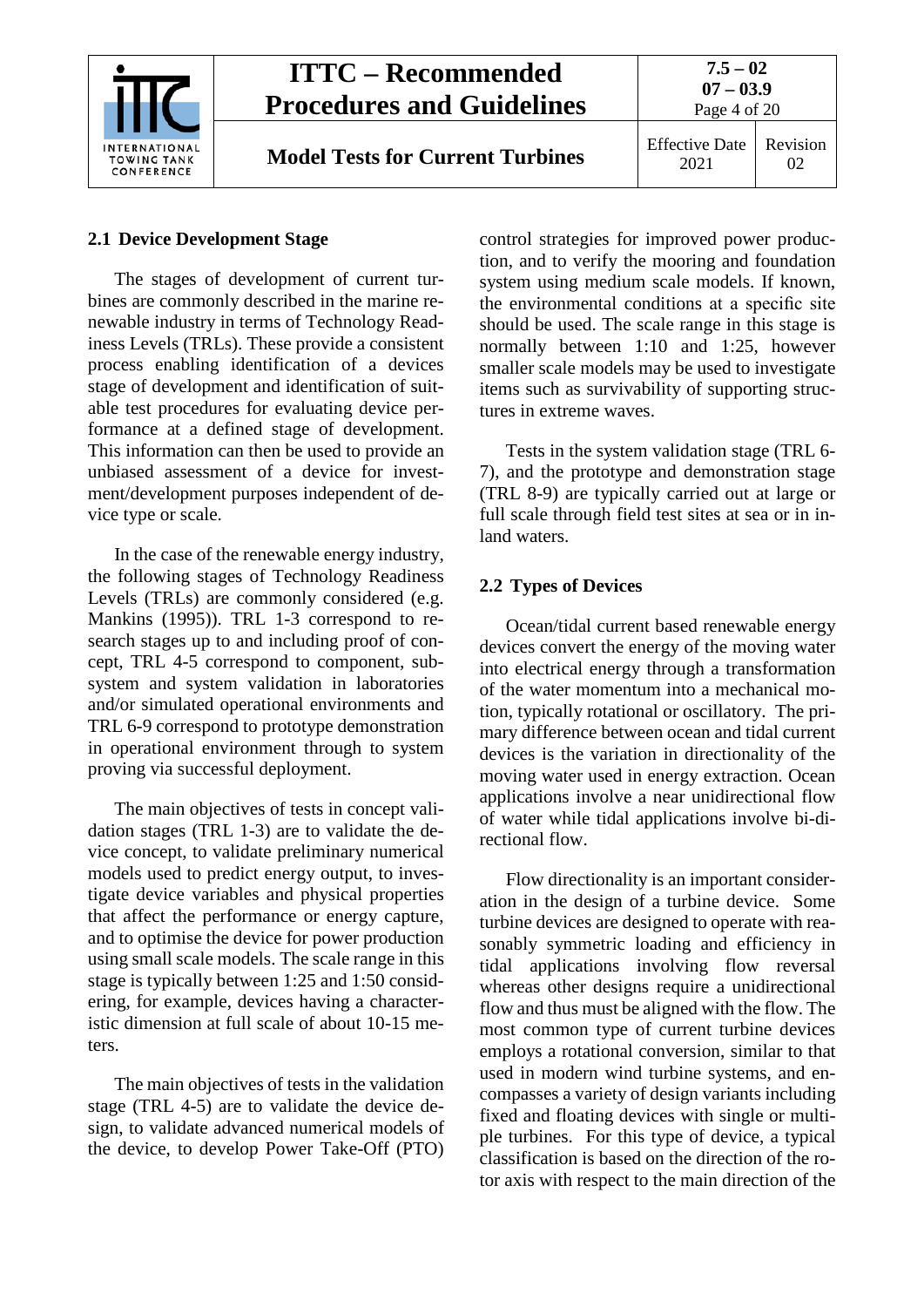

flow. A different class of devices converts oscillatory motion into energy. Device technology is evolving rapidly as developers gain experience with large-scale field testing.

## <span id="page-4-0"></span>2.2.1 Horizontal Axis Turbines

Horizontal axis current turbine devices typically utilise multi-bladed turbine concepts similar in design to modern wind turbines. Horizontal axis devices consist of one or more rotors usually connected to a power-take-off (PTO) pod in an axial drive configuration. The turbine/PTO assembly is mounted to a tower or wing type structure in either an upstream (turbine upstream of tower) or downstream (turbine downstream of tower) configuration. These devices can be rigidly mounted to the seabed floor, fixed to a floating barge/platform, or can be freefloating mid-water through a cable moored attachment. The type of mount (upstream or downstream configuration, and rigid or freefloating mooring) can be an important factor to consider in mid-scale model testing as these factors can impact device performance, device loading and blockage corrections. Variations currently under development include contra-rotating turbines designed to minimise global axial moments on the device. Figure 1 illustrates common horizontal axis device configurations showing open and ducted units with bottommounted, floating and moored deployments.



Figure 1. Examples of horizontal axis turbines: a) three-bladed bottom-fixed turbine b) floating single turbine device, c) floating dual turbine device, d) dual turbine bottom-fixed device, e) dual turbine midwater device f) contra-rotating mid-water device g) ducted turbine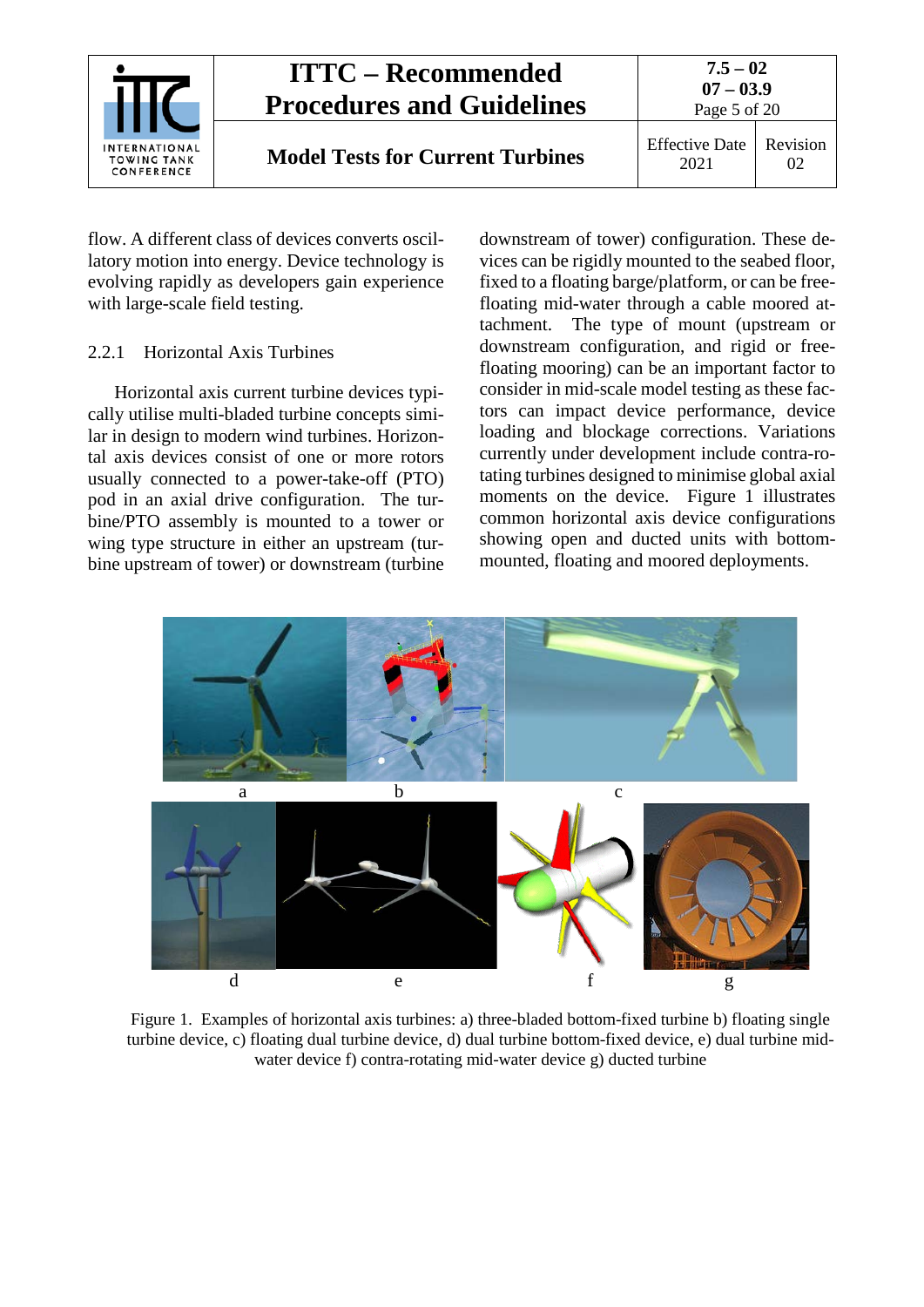

## <span id="page-5-0"></span>2.2.2 Cross-flow Turbines

Cross-flow current turbines are characterised by an orientation chosen so that the flow direction is perpendicular to the axis of rotation of the device. They are often similar in design to the Darrieus wind turbine concept, although Savonius and Gorlov turbines are also utilised. Vertical axis current turbines are the most popular type of cross-flow devices, (see Figure 2). Similar to horizontal axis type devices, crossflow turbines incorporate a PTO assembly typically in line with the rotating drive axis and a mounting arrangement that can be rigid or freefloating. The added mechanical structure of the device should be accommodated in small-scale testing due to its added blockage and increased drag.

#### <span id="page-5-1"></span>2.2.3 Ducted Devices

The impact of adding a duct around an open horizontal axis (e.g. Figure 1f) turbine has been extensively studied in the wind energy arena. A well designed duct can channel or accelerate the flow through the turbine in a manner similar to the guide tubes used in conventional hydro turbines. This is intended to increase the power generating efficiency of the open turbine device; however, there is some debate as to the validity of this premise (e.g. van Bussel (2007)).

These devices can be designed to operate in either ocean or tidal applications. Ducted units are associated with increased device drag when compared to a comparably sized (outer diameter of the device) open turbine device and could have additional blockage effects that will need to be accounted for in small scale device testing.



(a) Vertical axis Darrieus turbine cluster



(b) Gorlov turbine.

Figure 2 Examples of cross-flow turbines:

## <span id="page-5-2"></span>2.2.4 Oscillatory Devices

Oscillating devices often rely on a cyclic flow phenomenon known as Strouhal shedding to excite a lifting surface or cylinder into a controlled, cyclic motion, (e.g. Figure 3). The motion of the moving structure is then coupled to a mechanical or pneumatic/hydraulic drive system connected to the PTO. The drives convert oscillatory motion into a linear or rotating motion of a shaft used to drive a generator while the pneumatic/hydraulic systems use a pipe/valve network to pump a fluid through a turbine driven generator.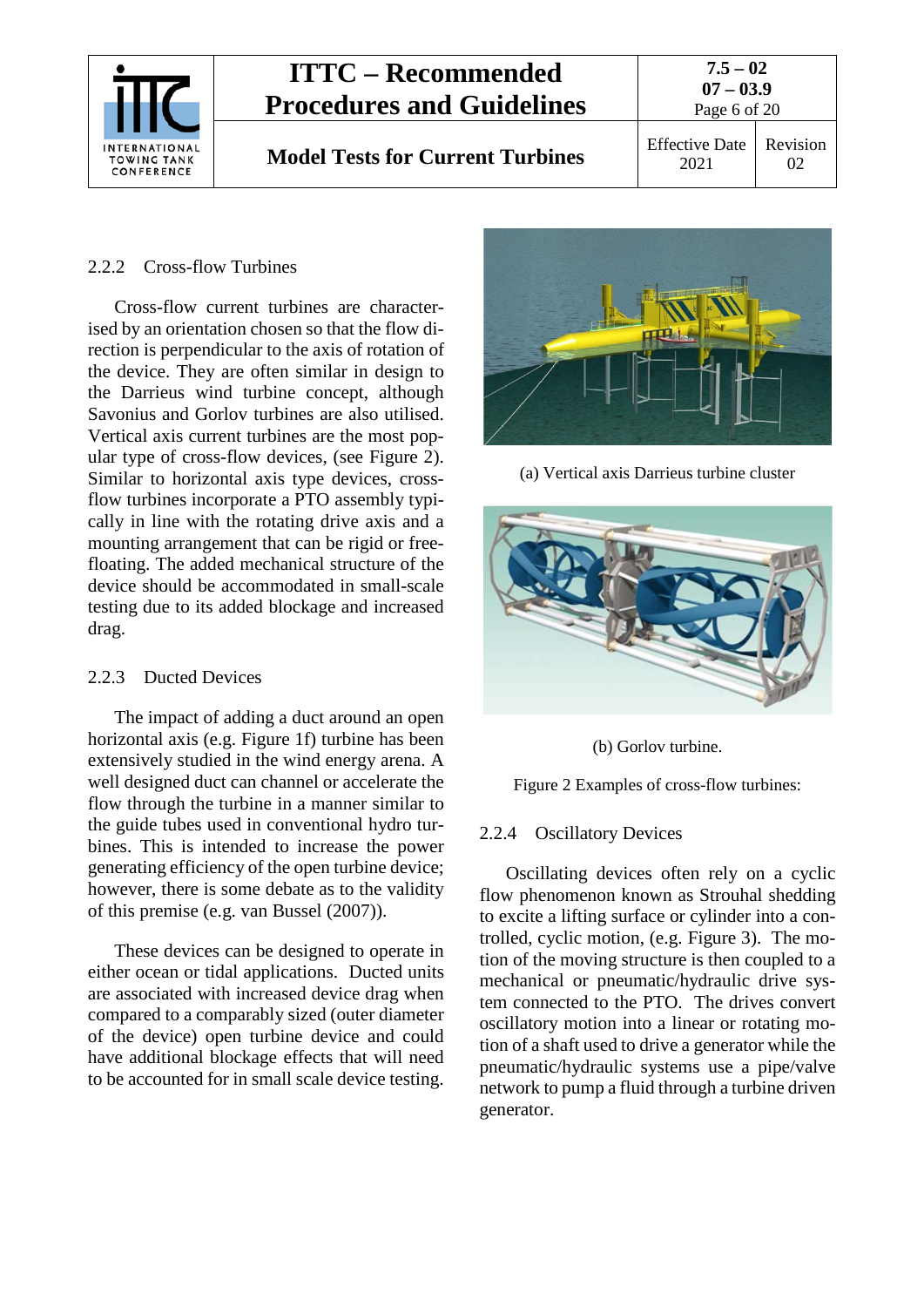

**Model Tests for Current Turbines** Effective Date

**07 – 03.9** Page 7 of 20 2021 Revision 02

**7.5 – 02**



Figure 3 Example of an oscillating foil device

## <span id="page-6-0"></span>**2.3 Facilities**

Small scale testing of current turbine devices can be performed in a variety of laboratory facilities (tow-tanks, circulating water channels or flume tanks, cavitation tunnels and wave tanks) or field test sites. Laboratory facilities offer the advantages of controlled testing with a greater array of capabilities (instrumentation, sub-component testing, and improved methodology). Nevertheless, testing current turbines in these facilities implies limitations in the ability to reproduce environmental conditions such as onset flow non-homogeneity or turbulence levels that may characterise device operation at sea or rivers.

Choice of facility will depend upon many factors, including proximity of the device to the free surface and/or the sea bed. In the case of rotor or rotor/nacelle testing for horizontal or vertical axis turbines at the concept design stage, all three types of facilities could be used. Where floating devices are being tested including the effects of the supporting platform, it is naturally beneficial to use a flume or tow tank with a free surface; where wave effects are important, then a flume or towing tank with a wave-maker must clearly be used.

Conversely for bottom-fixed devices when testing is intended to include the effects of the

support structure, a tunnel or flume will offer advantages over a towing tank in ease of installation, and in modelling the effects of the boundary layer over the sea bed on the flow around the supports. The importance of the impact of turbulence on the results obtained, and the turbulence levels achieved in tests in different facility types, should be carefully considered.

Relatively few studies have been performed to compare the results achieved for identical devices in a full range of different facilities; Bahaj *et al.* (2007) compare results from a towing tank and a cavitation tunnel, reporting little difference between the results when the rotor was installed in the towing tank such that the tip immersion was 55% of the turbine diameter. However for a case in which tip immersion was reduced to 19% of turbine diameter the power coefficient was reduced by 10-15%.

A round robin study Gaurier *et al.* (2015) compared results of a turbine in two towing tanks, of very different sizes, and two circulating water channels. The three key facility parameters which can influence the behaviour of the turbine were identified as blockage, Reynolds number and inlet turbulence. The largest differences were shown to be significant in the measured thrust coefficients and magnitudes of unsteady forces and torques.

Field tests provide opportunities for device evaluation in a realistic environment with the disadvantage of poor control over test conditions and limited versatility in instrumentation and methodology.

Important considerations for laboratory testing of current devices include:

- appropriate model/PTO scaling,
- proper inflow representation and the characterization of the inflow conditions (flow speed, direction, uniformity, steadiness and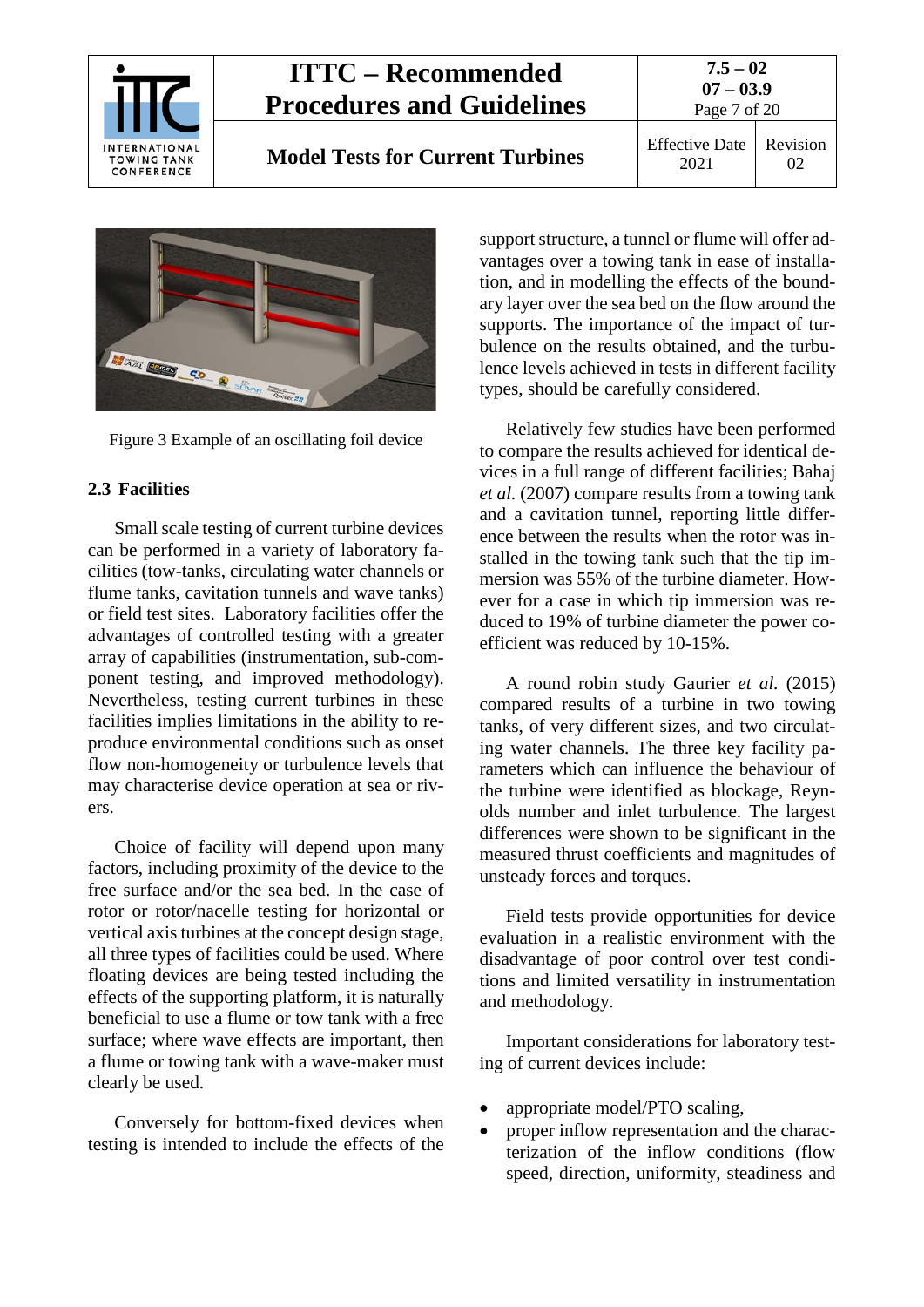

## **Model Tests for Current Turbines** Effective Date

Page 8 of 20

turbulence characteristics – small and large scale turbulent structures),

- tunnel or tank blockage,
- proximity to a boundary (each as free surface),
- combined wave and current interactions
- model mounting characteristics, and
- availability of instrumentation (invasive or non-invasive) of appropriate accuracy to meet test objectives.

## <span id="page-7-1"></span><span id="page-7-0"></span>**2.4 Model Design and Scaling**

## 2.4.1 Scale Ratio

The choice of scale ratio influences model manufacture, instrumentation and equipment and choice of facility.

*Manufacturability:* The test model, including model components and PTO must represent the full-scale device to a level of geometric and functional accuracy appropriate to the TRL of the tests. For tests at TRL 1-3 it may be appropriate to model only the rotor of a turbine, whilst higher TRL tests would also require an accurate model of the nacelle and tower. Consideration should be given to hydrodynamic performance, including issues such as surface finish, boundary layer transition, and model stiffness, to ensure that the hydrodynamic and hydro-elastic behaviour is representative. For small-scale models achieving adequate geometric accuracy and stiffness can be challenging (see Muthanna *et. al.* (2013)).

*Instrumentation*: The chosen model scale must provide adequate space for the required instrumentation, and model dimensions must be compatible with the capacity of maximum loads of measuring devices (torque-meters, dynamometers) and provide adequate space for other equipment (slip-rings, motors etc.). Instrumentation must have a level of accuracy to allow model performance to be quantified appropriate to the TRL of the test.

*Blockage*: The facility must be capable of producing appropriately-scaled flow environment at the chosen scale. Particular attention should be paid to blockage, tip immersion in flume and towing tanks, and proximity to walls.

Where devices are tested in towing tanks, reflections can occur due to the interaction with side walls and the bottom, while flow confinement effects may lead to different behaviour of the model with respect to equivalent operating conditions in an unbounded environment.

Well established techniques exist to evaluate effects of blockage for marine vehicles and structures, and hence to correct the measured data. Corrections are typically based on the ratio between the cross section of the model and the cross section of the basin. This ratio should be reduced as far as possible in order to minimise blockage effects, and in the case of energy conversion devices, to minimise the effect on device performance.

Another consequence of the confined environment is the increased need of a sufficient time interval between successive tests to re-establish still water conditions. The problem may be particularly important when tests are performed in wave conditions.

Whelan *et al.* (2009a) present blockage and free-surface corrections for horizontal axis devices and propose an approach to correct results in the presence of blockage in conjunction with a free surface. Ross (2010) describes a study on wind tunnel blockage corrections applied to vertical axis devices. Special consideration should be given if non-axial flow conditions, common in current turbines, are to be considered (see Bahaj *et.al.* (2007)).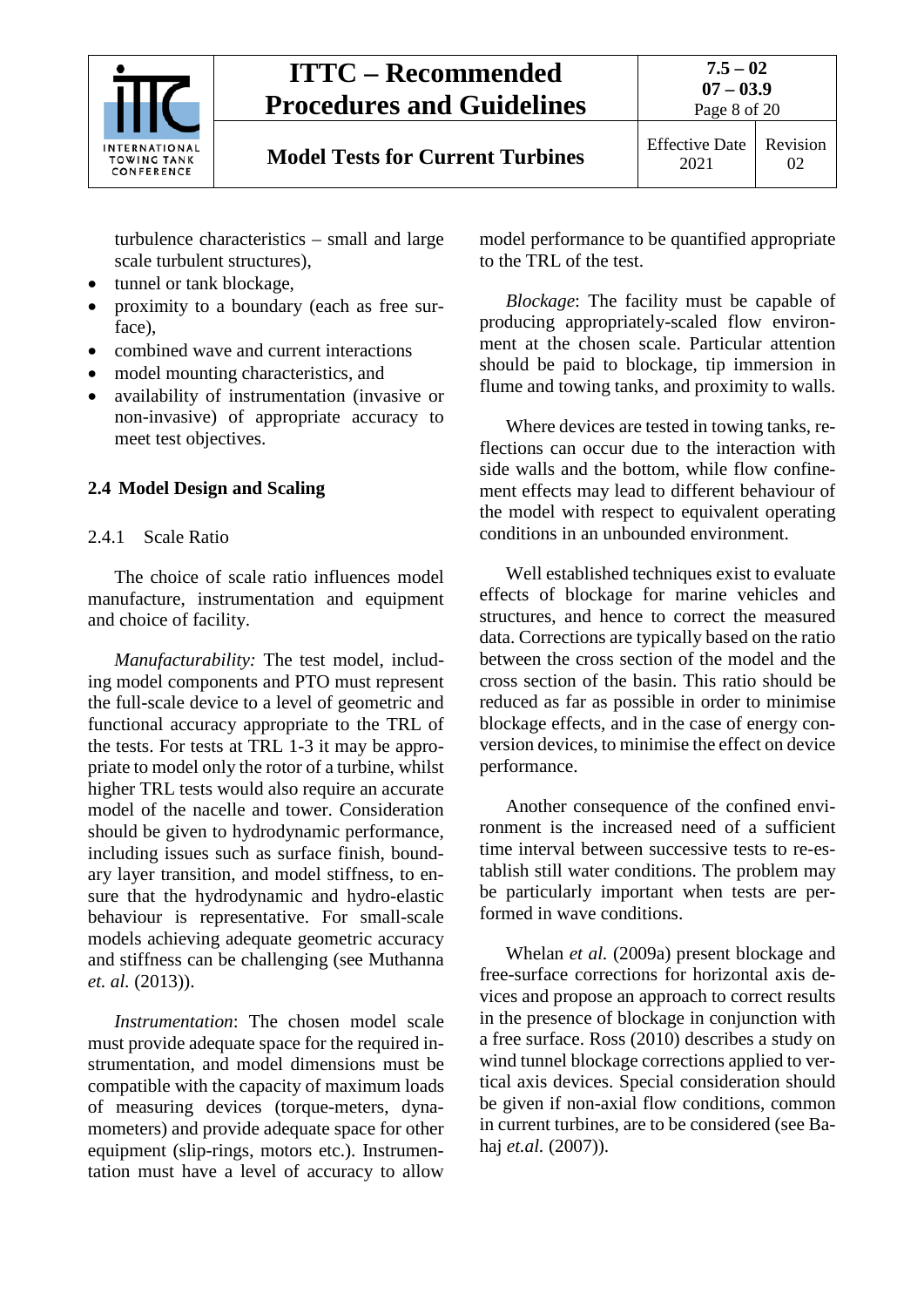

#### <span id="page-8-0"></span>2.4.2 Similarity & Physics

The correct implementation of small scale testing of a current turbine device beyond proof of concept requires a fundamental understanding of the underlying physics governing operation of the device and the appropriate similarity principles used in model scaling. The choice of governing similarity parameters can be dependent on device type and location. Key similarity parameters used in governing the operation and scaling of devices should include:

*Reynolds number (Re):* The chord based Reynolds number is defined as:

$$
Re_{0.7R} = (0.7\omega R)^2 + U^2)^{0.5} c_{0.7R}
$$
  
y (1)

where  $\omega$  is the rotational velocity,  $c_{0.7R}$  is the turbine chord at a 0.7 radius ratio and *U* is the upstream velocity  $R$  is the turbine radius and  $\nu$ is the kinematic viscosity of the fluid. The performance of foils used in current devices can be strongly dependent on Re scaling. The testing of a hydrofoil based device at too low a chord based Reynolds number often results in reduced efficiency of the device with lower measured power capture. It is recommended, that where possible, higher TRL tests be performed at the highest chord based Reynolds number as possible. Where testing is carried out at low Reynolds numbers, it is desirable to demonstrate asymptotic behaviour of results with Reynolds number by varying Reynolds number over a range of tip speed ratios that cover the maximum power coefficient.

*Froude number (Fr):* The Froude number is defined as:

$$
Fr = \frac{U}{\sqrt{gh}}\tag{2}
$$

where, *h* is a reference depth (such as tip emersion depth) and  $q$  is the gravitational constant. This should be considered when evaluating the performance of shallow depth, floating, or midwater turbine devices in a wave-current environment

*Strouhal number (St):* The Strouhal number is defined as:

$$
St = \frac{fL}{U} \tag{3}
$$

where,  $f$  is a characteristic frequency and  $L$  is a characteristic length (normally chord or thickness). The Strouhal number is used to parameterise unsteady flows in which periodical phenomena can be identified with a representative frequency, such as oscillating foil-type current energy device.

*Cavitation number*  $(\sigma)$ : The cavitation number is defined as:

$$
\sigma = \frac{p - p_v}{\frac{1}{2}\rho U^2} \tag{4}
$$

where,  $p$  is a reference pressure (usually defined at centreline but can be at the tip),  $p<sub>v</sub>$  is the vapour pressure and  $\rho$  is the density of water. Cavitation inception, breakdown and collapse on a surface may have an impact on device performance, radiated noise and surface damage. Appropriate small scale testing should incorporate cavitation modelling when full-scale operation may be susceptible to cavitation. The correct scaling of cavitating flow phenomena at small scale requires tests to be performed in depressurised conditions that can be established in dedicated facilities.

*Tip-Speed ratio* (λ): The tip-speed ratio is defined as:

$$
\lambda = \frac{\omega R}{U} \tag{5}
$$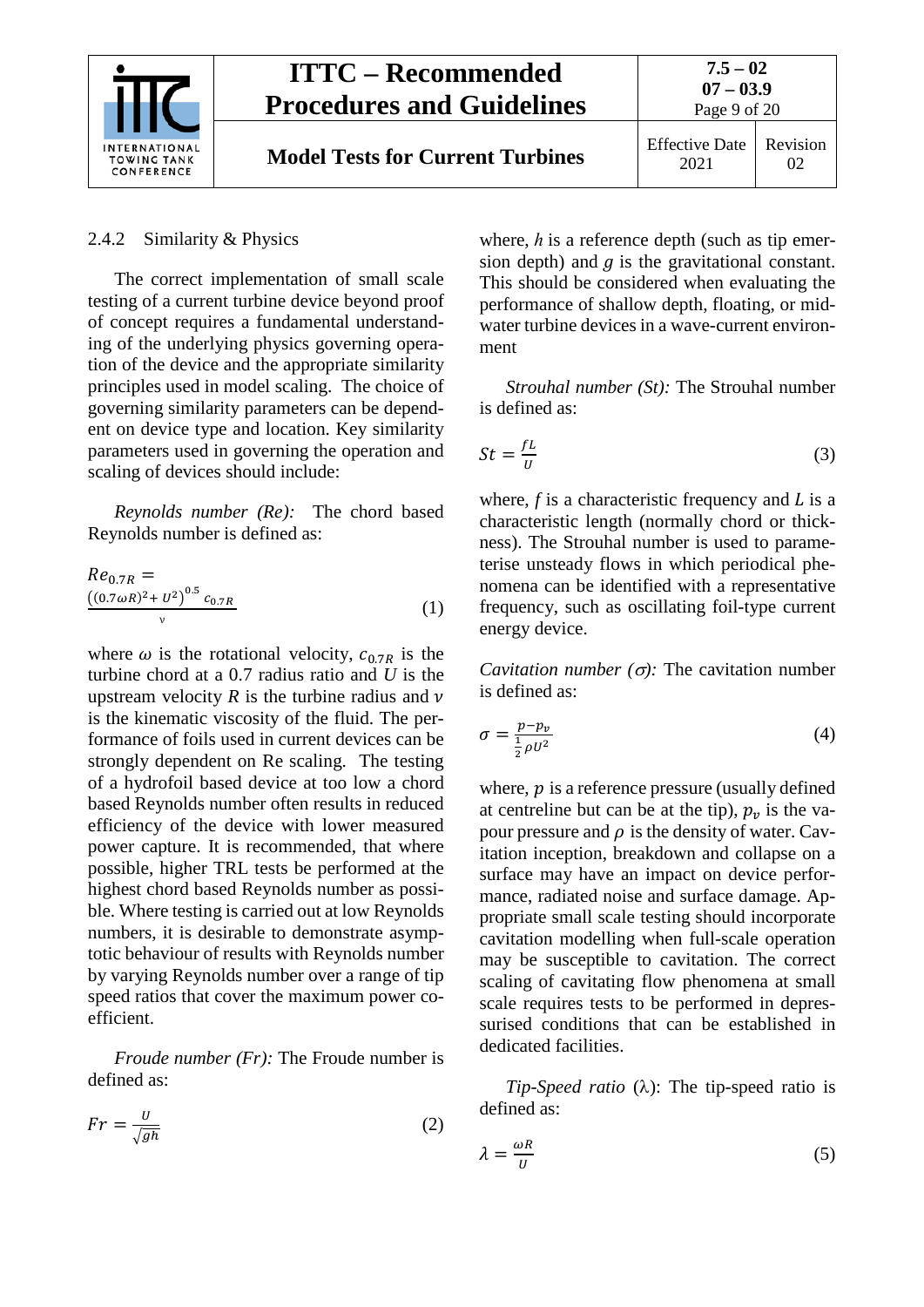

where  $\omega$  is the rotational velocity, *R* is the turbine radius and *U* is the upstream velocity. Tipspeed ratio is an important kinematic parameter in scaling rotating turbomachines such as pumps turbines and propellers. The inverse of tipspeed ratio is proportional to the corresponding kinematic parameter (advance ratio) used for screw propellers. The scaled performance of rotating turbomachines is strongly dependent on matching the full-scale tip-speed ratio while maintaining appropriate Reynolds number magnitudes.

*Other parameters:* In unsteady flow, the magnitude of the unsteadiness and the *reduced frequency* (*k*) are also important. These are discussed in more detail in section [3.3.2.](#page-15-0)

## <span id="page-9-0"></span>**2.5 Environmental Parameters**

The nature of discrepancies between lab and real-world environment depends on the facility type whether flume tank, tow tank or water tunnel. Limitations with creating the particular environment should be specified. The key characteristics to scale in a device test depend on the purpose of the test. For example, performance testing may require Reynolds number scaling, whereas for studies of wake flow dynamics or free-surface effects studies Froude scaling may be important particularly in installations close to the free surface.

It should be noted that accurate characterization of the full-scale environment is often not available, especially during concept design studies, when field sites will often not have been licensed. Even in cases where site measurements have been made, it is unlikely that data will exist for all locations within an array. The local bathymetry will inevitably affect the flow environment around individual devices in a manner which may not be possible to model.

## <span id="page-9-1"></span>2.5.1 Current Testing

Mean flow and turbulence characteristics should be quantified on both the inflow and outflow boundaries. The impact of device pitch and yaw on device performance may have to be assessed depending on deployment site flow characteristics. Evaluation of surface wave impact on performance and mooring may be necessary depending on deployment site and depth. Bottom mounted devices may require proximal flow field mapping in the vicinity of the device mount along the facility floor. Cavitation susceptibility testing may be necessary depending on device design and deployment site depth considerations.

## <span id="page-9-2"></span>2.5.2 Tidal Testing

Tidal device testing can involve similar environmental testing concerns as those defined above for current testing. Reverse flow operation, typical in tidal applications, should be assessed relative to performance and device loading. In the case of tests aimed at analysing model motions to align the whole device or parts of it to reversing current direction, special attention should be devoted to achieve a correct scaling of all relevant similarity parameters including the effects of transient motions.

## <span id="page-9-3"></span>2.5.3 Other Environmental Factors

Device noise evaluation may be necessary if permitting agencies require full-scale noise predictions relative to marine animal impact. Local and far-field bed floor erosion tests can be performed in specialised facilities and may be necessary in river and some tidal deployment environments. The impact of device energy extraction on the local macroscopic environmental flow characteristics may have to be modelled to properly assess environmental impact such as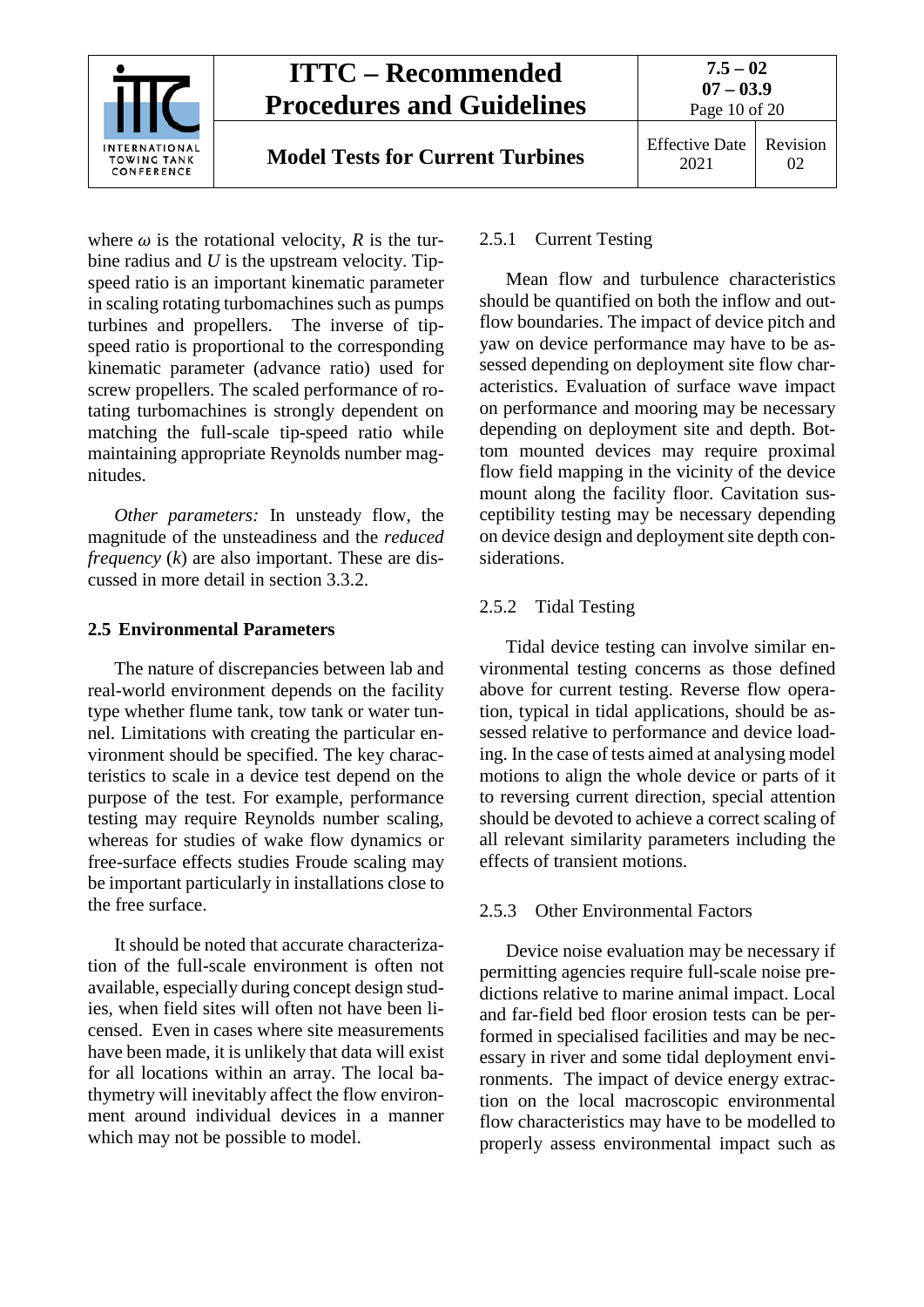

reduced tidal penetration into a bay or redirected river flow characteristics.

## <span id="page-10-1"></span><span id="page-10-0"></span>**2.6 Test Case Parameters**

## 2.6.1 Proof of Concept Testing

Test programs aimed at devices in the TRL 1-3 stage of development may encompass smallscale experiments or analyses focused on understanding an operational concept. These activities can often be accomplished in small-scale laboratory environments at reasonable cost and time. Accurate characterization of power capture and other detailed, quantitative results may not be a focus at this program stage and qualitative operational characteristics may be the desired outcome to provide confirmation of the feasibility of a concept idea.

Concept design testing requires the least level of accuracy in both the representation of the environment and of the model itself; it may be used to verify overall or relative trends seen in numerical modelling, but it is generally not intended to verify the accuracy of numerical modelling efforts. Concept testing will often be used to evaluate multiple distinct designs based on key metrics (i.e. relative stability, relative power performance, etc.). A deployment environment does not have to be identified to run these tests as generic environments will suffice. Moreover, scaled models designed for concept testing may represent only key components of the whole device, e.g. a simplified mock-up of the rotor without components like platforms, mooring devices, etc.

Proof of concept testing often involves small scale (less than 1:25) model testing aimed at exploring whether a device design responds to a hydrokinetic load in a fashion broadly expected - for example, whether a new rotor design rotates under hydrodynamic loading with a shaft resistance applied to simulate a power take-off. These tests should be conducted using good experimental practices. All relevant test parameters should be characterised, such as model geometry and scale, flow characteristics, model performance (shaft rpm, foil oscillating frequency or shaft torque for example). Measurement uncertainties should be estimated following ITTC guidelines (see section [3.6\)](#page-17-0)

## <span id="page-10-2"></span>2.6.2 Energy Capture Performance Tests

Energy capture performance tests for horizontal axis turbines are similar to open water marine propeller tests except that power is extracted instead of added to the flow. Determination of device performance over a range of test conditions is the main focus. The general approach set out in the ITTC Recommended Procedure 7.5-03-02.1 *Propulsor Open Water Test* should be followed. Model scale can vary from small to near full scale depending on the device design.

Inflow characteristics, such as flow speed and direction, turbulence levels, turbulence structure (small scale vs large scale), spatial uniformity (mean flow spatial gradients) and flow unsteadiness must be properly modelled and quantified. If an additional goal of the test is the validation of numerical codes for performance prediction, measurement of outflow characteristics may also be required. The model geometry must be accurately represented; power take-off modelling must represent the design tool modelling of power take-off function and must provide adequate loading and accurate representation of scaled performance as this can strongly impact overall device function (see section [3.2\)](#page-13-0). All key model performance parameters must be measured, such as model motion (rotational speed or flapping frequency and amplitude), shaft torque, component vibration and deformation under load, and model loading (drag, lift or moments).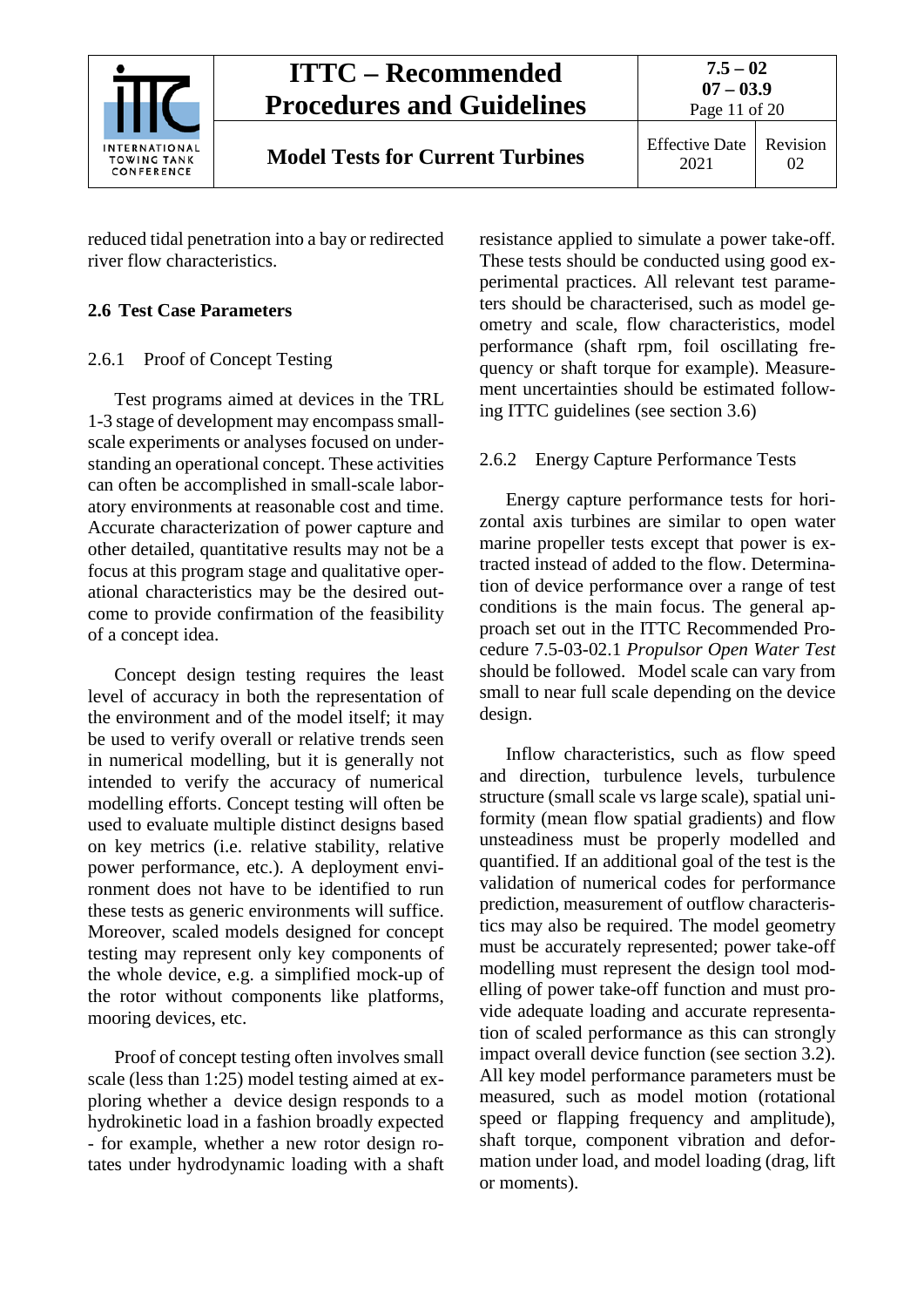

Data normalization and presentation should follow the general principles of ITTC Recommended Procedure 7.5-03-02.1 *Propulsor Open Water Test*. However, some exceptions will result from differences in conventional practice between turbine and propeller testing. Results for turbines are typically presented in terms of power coefficient  $C_p$ , thrust coefficient  $C_T$ , and torque coefficient  $C_Q$  and plotted against tipspeed ratio  $\lambda$  :

$$
C_P = \frac{P}{\frac{1}{2}\rho U^3 A} \tag{6}
$$

$$
C_T = \frac{T}{\frac{1}{2}\rho U^2 A} \tag{7}
$$

and

$$
C_Q = \frac{Q}{\frac{1}{2}\rho U^2 A D} \tag{8}
$$

*P* is the power, *T* is the turbine thrust, *Q* is the turbine torque, *U* is the flow velocity and *A* is the swept area of the turbine. For ducted turbines, the swept area is typically defined as the area of the duct.

The impact of non-axial flow on both energy capture performance and device loading will be significant for some devices in some locations and in these cases the test plan should reflect this. Bahaj *et al.* (2007) report a 30% reduction in power coefficient for a yaw angle of 30 degrees.

#### <span id="page-11-0"></span>2.6.3 Survivability

Survival testing is an extremely important test when designing a product for the ocean. Extreme conditions produce very large motions and forces and there are limited numerical codes capable of accurately estimating a device response to the extreme conditions. Hence, the most viable way of obtaining loads (mooring and structural), measuring motions, and verifying designs in extreme conditions is through testing. Typical topics of interest are:

- Fatigue
- Life cycle
- Unsteady loads
- Extreme Event over-load testing
- Tow out and Installation

Testing in extreme conditions can challenge the capabilities of facilities. It is important to obtain statistically relevant data that can be used to ensure a design will in fact escape a catastrophic failure (see ITTC Recommended Procedure 7.5- 02-07-02.3 *Experiments on Rarely Occurring Events)*. Where there are particular structural loads of concern, then the model should be constructed to allow accurate measurement of these loads in both the turbine and support structure. Where off-axis flows are relevant, transverse as well as longitudinal loads should be measured. Tests should cover cases in which the device is shut-down in addition to operational tests.

For floating structures, accurate scaling of the mooring system can become extremely important. Often the mooring system is nonlinear in its response to the large motions expected to be seen; this nonlinearity needs to be captured in the design. ITTC Recommended Procedure 7.5- 02-07-03.1 *Floating Offshore Platform Experiments* and where appropriate 7.5-02-07-03.4 *Hybrid Mooring Systems* should be followed.

#### <span id="page-11-1"></span>2.6.4 Unsteady Inflow and Loading

Current devices in realistic environments may undergo unsteady inflow conditions for a variety of reasons. These include: the effects of turbulence in the current (in some cases exacerbated by upstream bathymetry); the impact of waves; for floating and/or mid-water devices; and the impact of device motions. In many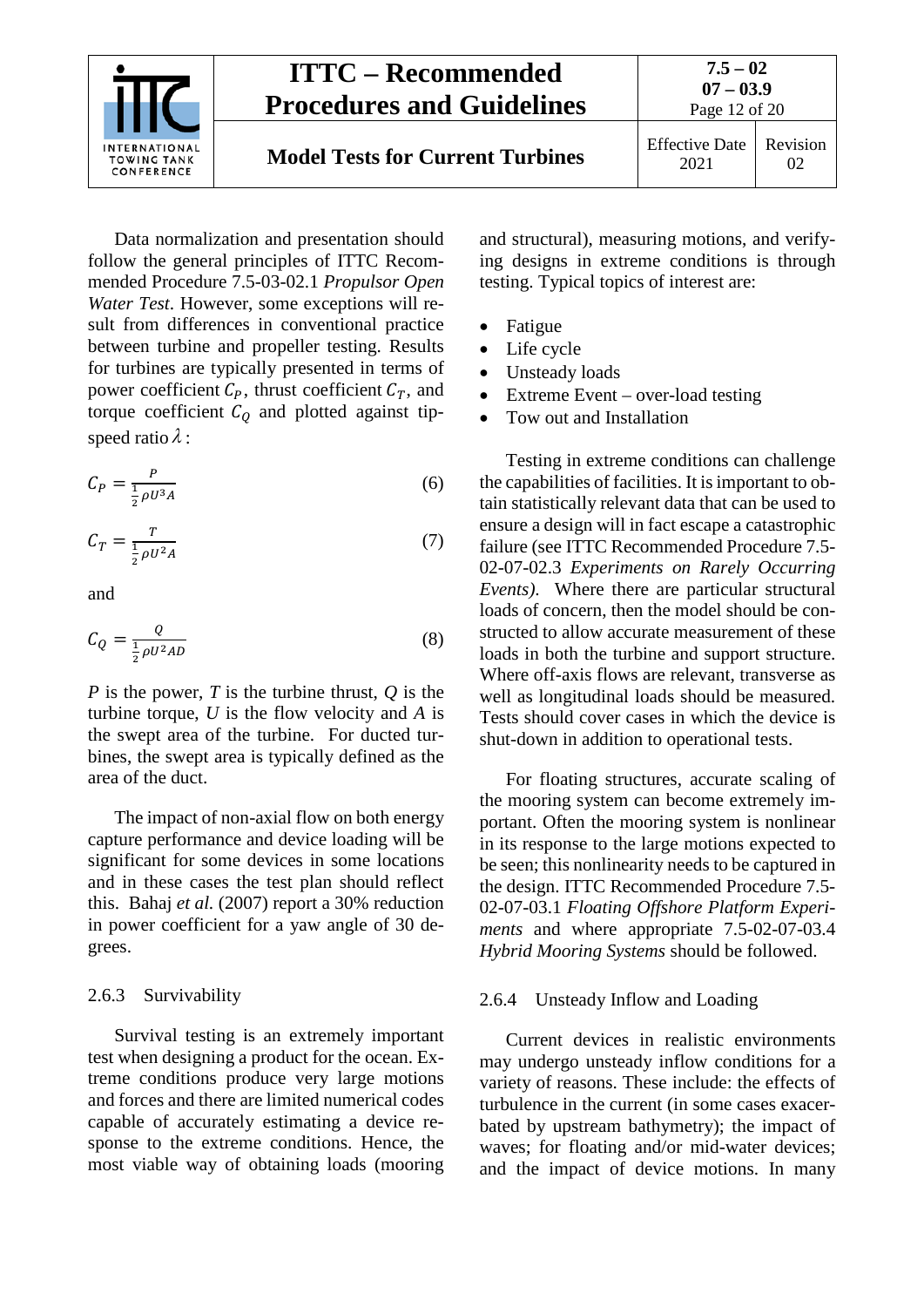

cases, the main impact of unsteady inflow is related to the increase in the blade loading rather than the reduction in power capture (Milne *et.al.*  (2013)). Several issues of experiment design for tests in unsteady condition may require different practices from those adopted in steady conditions. These are discussed further in section [3.3.](#page-14-2)

## <span id="page-12-0"></span>2.6.5 Arrays and Clusters

A distinction may be drawn between an array and a cluster: a "cluster" consists of several units of the same device mounted/appended to a single framework, e.g., a floating platform for a vertical axis devices such as shown in Figure 2 (a), whilst an "array" consists of many identical devices deployed in confined areas where fluiddynamic device/device interactions are expected.

For an array with many devices installed, the interaction of the devices can be determined through tests involving a limited number of systems. Typically, the number of devices to be used in a small scale array test would be dependent on the device type and the intended array geometry at full-scale deployment. The important parameters and characteristics of an array test are impact of upstream devices on downstream performance and loading both steady and unsteady. Due to the cost and scale constraints, the behaviour of arrays involving a large number of devices may be evaluated by numerical modelling.

#### 2.6.6 Noise Measurements

Current turbine devices may also be sources of noise with characteristic spectral signatures due to cavitation, structural vibration of components (blade or drive train) and operational noise due to component design (bearings, gear train, etc.). ITTC Procedures related to noise sources

and impact to the environment (ITTC Procedures (7.5-02-03-03.3 "Cavitation Induced Pressure Fluctuations Model Scale Experiments," 7.5-02-01-05 "Model scale noise measurements," 7.5-04-04-01 "Underwater Noise from Ships, Full Scale Measurements,") should be reviewed for relevance. Additional information on noise measurements can be found in the 27th ITTC Proceedings and the final report by the Specialist Committee on Hydrodynamic Noise (2014). The report also reviews the responses of a survey on both full scale and model scale noise measurements.

## <span id="page-12-1"></span>**3. DESCRIPTION OF TEST PROCE-DURE**

#### <span id="page-12-2"></span>**3.1 Model Manufacture and Installation**

Model manufacture should be performed such that the scaled model function or scaled component static and dynamic response is not compromised or different from that expected at full-scale operation. Materials should be selected to ensure that the scaled sub-component deflection, deformation or response is scaled to or less than anticipated in the full-scale system. The scaled blade deformation under load should be comparable to or less than that anticipated at full scale operation.

The installation of small-scale testing of moored devices or free-floating devices should be clearly documented as installation could impact device performance or loading. In general, the model should be designed and manufactured to geometric scaling principals when possible. Model preparation and installation should follow ITTC Recommended Procedures 7.5-01- 02-02 *Propeller Model Accuracy* and 7.5-03- 02.1 *Propulsor Open Water Test*).

The model should be carefully aligned with the flow direction and moving components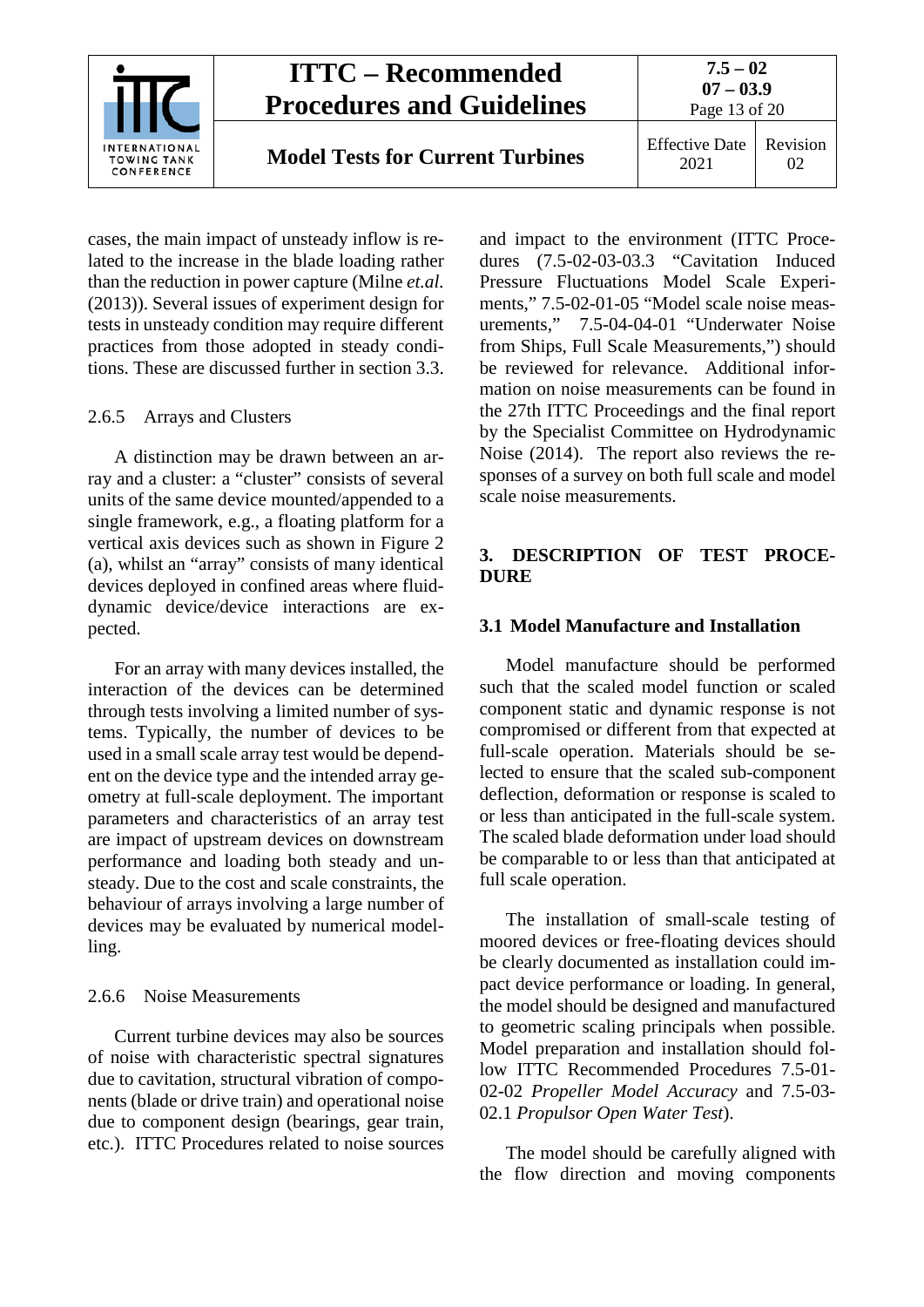

properly aligned with one another to reduce friction, undesired loading or vibration due to misalignment. Bearings and seals should be properly sized and selected to reduce overall friction in the PTO model. Run-in or burn-in tests should be conducted at the beginning of any test program to allow bearings and seals the opportunity to align and seat ensuring minimal resistance to operation. Model function and instrumentation should be pre- and post-calibrated following ITTC Recommended Procedures 7.6- 01-01 *Control of Inspection, Measuring and Test Equipment* for general guidance*,* 7.6-02-09 *Calibration of Load Cells* for sample guidance on load cells*,* 7.5-02-03-01.1 *Propulsion/Bollard Pull Test* and 7.5-02-03-02.1 *Open Water Test* for installation and calibration for propulsion and propeller open water tests.

Full scale deployment site characterization is a critical component to model testing. Model installation in the test facility should consider the appropriate modelling of the flow kinematics on small scale model performance. Flow field characterization and modelling should consider: turbulence generation, steady vs. unsteady flow and wave characteristics. Small scale model installation must properly scale mooring characteristics in floating devices and depth from the surface characteristics as wave motion can influence device performance through induced device motion, structural loading and alteration of inflow kinematics. Measurement instrumentation should be carefully selected to provide adequate frequency response, spatial resolution and accuracy. Data acquisition systems should be specified to meet minimum sampling frequency and filtering requirements with adequate sampling resolution.

## <span id="page-13-0"></span>**3.2 Power Take-Off Modelling**

Ocean/tidal based renewable energy devices are typically designed to operate over a specific range of conditions, rpm or oscillation frequency, for optimal power generation. The optimal conditions are usually maintained by loading the device to hold rpm or oscillation to a desired range through the Power Take-Off (PTO) system, comprised of drive train, power generation and power electronics. Model-scale device testing must include some form of PTO modelling. In tests of model current devices, the PTO can be represented by direct electrical power generation, by mechanical/hydraulic/pneumatic loading or by using a speed or torque control drive. In all cases, friction associated with bearings and seals must be carefully assessed in order to minimise the impact on the measured power.

Model test set-ups developed for mid-level TRL stages should include the possibility to test both rotor operation at prescribed rotational speed and/or torque and in free-running conditions. The latter condition is in principle better descriptive of full scale device operation but requires adequate model scaling and a careful design of the PTO system. Free-running tests in unsteady conditions are particularly challenging, since system dynamics must be modelled correctly.

### <span id="page-13-1"></span>3.2.1 Electric power generation

Either permanent magnet or inductance generators can be used in small scale model testing using direct-drive or gear-box coupling. Fullscale devices often have the power generator installed in the device nacelle. Space limitations in small-scale model testing may require a revised configuration where the generator is installed in a downstream dynamometer or outside the facility. These adaptations, used to accommodate space limitations, often involve additional components like seals, bearings and gearbox configurations.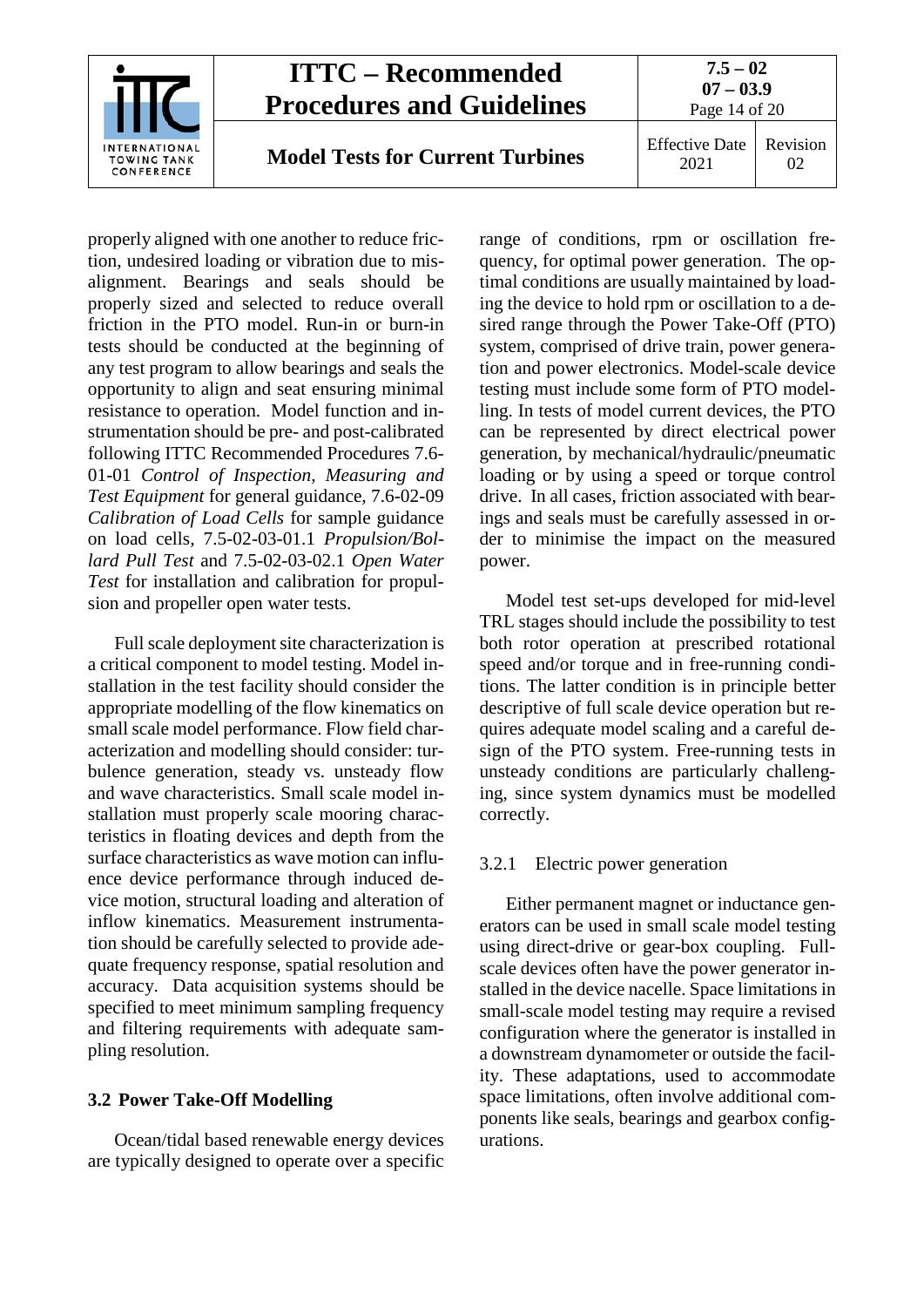

Experimental conditions based on this operating protocol are often referred to as "free-running" tests. These tests may be useful in principle to analyse specific operating conditions but this requires careful design of the PTO system. Key properties include system efficiency, resistance to movement which can impact turn on/off characteristics of the device and system tares. For small-scale tests, model dynamics and drive-train friction losses cannot normally be scaled appropriately; thus small-scale free-running tests can often give only a limited insight into full-scale device performance.

Where a PTO for a horizontal or vertical axis device is represented via direct power generation, the characterization of power require measurement of the flow velocity, measured using the approach normally adopted for the facility, the rotational velocity of the rotor, typically measured with a tachometer or encoder and the electrical power generated. In this case the tipspeed ratio is controlled only indirectly via the flow velocity and the electrical load.

## <span id="page-14-0"></span>3.2.2 Resistance Loading

Resistance loading is usually accomplished with a drag type device attached to the PTO drive shaft. This can be mechanical, hydraulic or magnetic in design. This type of system is designed to control the rotation or oscillation rate of the device and does not directly simulate a power generation system. Typically, the power generated by the device is converted into heat within the PTO model or motion of a fluid within a hydraulic/pneumatic system.

At very early TRL stages it is possible to calibrate the resistance loading against rotational speed prior to the tests so that the only measurements required during tests are flow velocity and rotational speed. Particular attention should be paid to repeatability of calibration in the context of variations in temperature, humidity etc.;

guaranteeing repeatable behaviour of friction devices in particular may be challenging. It should also be noted that this approach will not work for devices which require active intervention for starting. It is preferable to measure shaft torque so that power can be derived directly from the product of torque and speed. This can be accomplished using a fixed or rotating torque transducer; use of a rotating device will usually require a slip ring to transfer wiring from rotor to stator.

## <span id="page-14-1"></span>3.2.3 Speed/Torque Control

As an alternative to the approaches described above, a speed-controlled motor may be used to drive the rotor at a prescribed rpm. In this case the power is typically derived from measurements of shaft torque and rotational speed. In this approach the tip-speed ratio for the test is controlled directly through the combination of specified rotational speed of the motor and the onset flow velocity. It is important to ensure that the motor and controller have adequate torque to maintain steady speed throughout the range of tip-speed ratios of interest. As an alternative to controlling speed, a similar approach may be utilised to control the torque.

Similar control methodologies can be established for oscillating devices where oscillation frequency rather than rotation is controlled.

#### <span id="page-14-2"></span>**3.3 Unsteady Inflow and Loading**

If device performance in unsteady flow is to be assessed then several issues should be considered over and above those of importance in steady tests.

#### <span id="page-14-3"></span>3.3.1 Generation of Unsteady Velocity

The procedure used to generate the unsteadiness in the inflow will depend upon the type of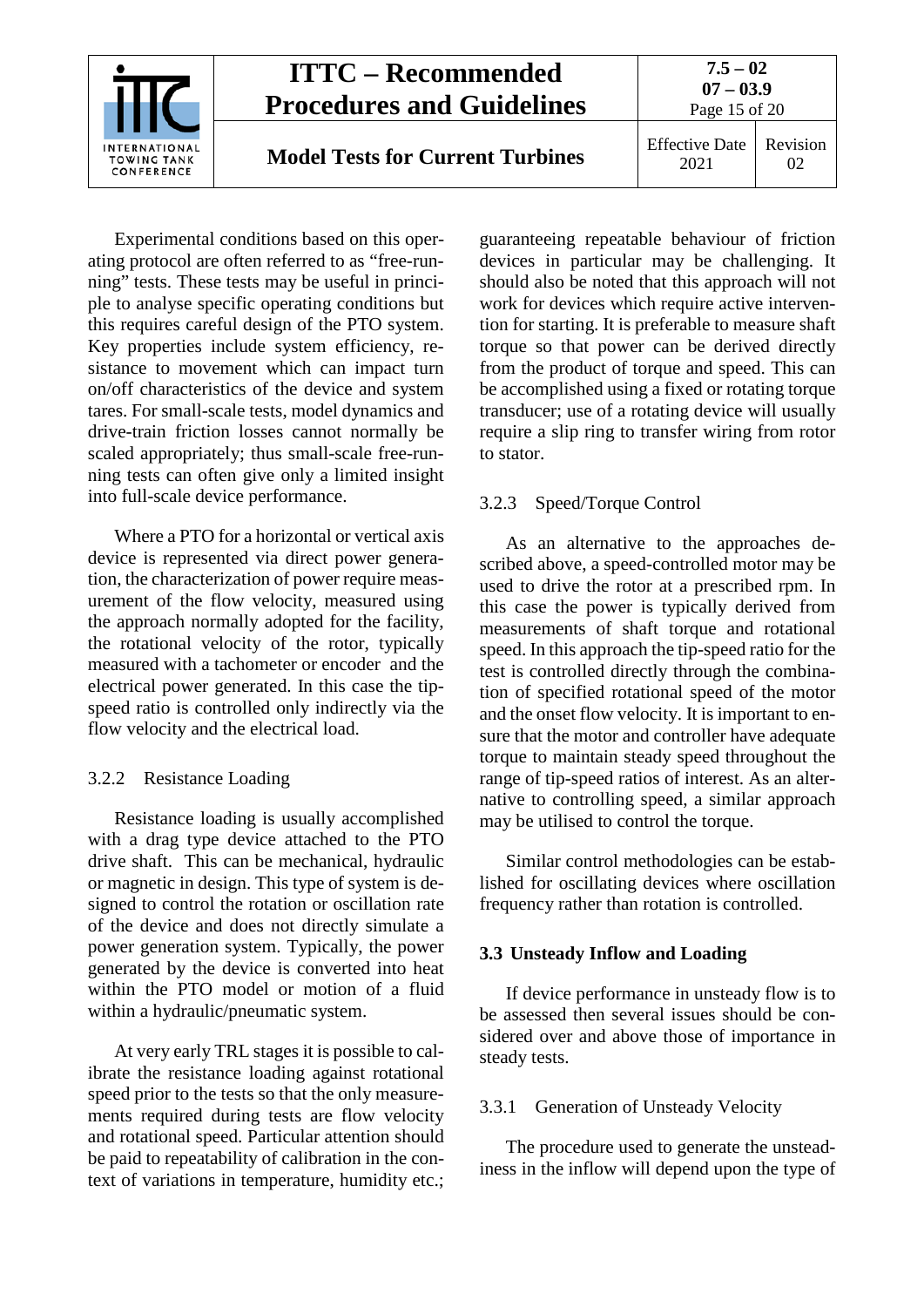

unsteadiness expected, the level of characterisation available for the unsteady flow in the proposed installation site, and the type of facility being used. If the unsteadiness of interest largely consists of relatively small-scale turbulent structures, then it may be possible to introduce turbulence in a flume by introducing a grid or other structure upstream of the device; similarly in a towing tank test a grid may be attached to the carriage forward of the device. This type of approach requires careful characterisation of the flow field (mean velocities and turbulence) generated at model scale. To this purpose, advanced velocimetry techniques such as Laser-Doppler Velocimetry (LDV) or Particle Image Velocimetry (PIV) should be used to quantify the inflow turbulence structure. Turbulent quantities of interest would include the inflow turbulent:

- Reynolds Stresses normal (velocity variance or local flow turbulence intensities) and shear stresses,
- Length scales integral (primary) and dissipation
- Spectral content characteristic periodicity in the inflow that could contribute to a defined forcing function on the rotor.

The experimental measurement and estimation of the above turbulent quantities has been well documented in the standard open literature on the quantification of turbulent flow. The classic texts by Tennekes and Lumley (1972), Hinze (1975), Schlichting (1979) and Bernard and Wallace (2002) provide good sources for the definition and measurement of the above quantities. The ITTC Recommended Procedure 7.5- 02-03-02.3 *Nominal Wake Measurements by LDV Model Scale Experiments* provides a discussion of how mean flow, variance and harmonic characteristics can be measured. It is recommended that the ITTC 7.5-01-03-02 *Uncertainty Analysis, Laser Doppler Velocimetry Calibration* and 7.5-01-03-03 *Uncertainty Analysis*  *Particle Image Velocimetry* guides be referenced for a discussion of the operation of LDV and PIV, how to assess measurement uncertainty and for a list of relevant references on the use of these instruments.

If the unsteadiness of interest is related to wave motion, then the device may be tested in waves in a wave-current tank (e.g. Gaurier *et al*., 2013) or towed in waves (e.g. Barltrop *et al.*, 2006). Testing directly in waves naturally can provide the correct distribution of unsteady velocity over the rotor plane; however this approach presents particular challenges with scaling. A further option is to introduce an unsteady velocity by oscillating the device in the presence of a mean flow, either using an oscillatory carriage in a flume tank (e.g. Whelan *et.al.* (2009b)) or by using an oscillatory sub-carriage mounted on a towing carriage in a towing tank (e.g. Milne *et.al.* (2011)). This approach results in an idealised unsteady flow which is uniform over the rotor plane, but which may allow investigation of the unsteady phenomena using a frequency-domain approach.

## <span id="page-15-0"></span>3.3.2 Unsteady Inflow Scaling

The presence of unsteadiness, particularly related to wave and/or device motion naturally requires an approach based on Froude scaling. The magnitude of the unsteadiness may be characterised as:

$$
\mu = \frac{\tilde{u}}{\bar{u}}\tag{9}
$$

where  $\tilde{u}$  is the amplitude of the unsteady velocity and  $\bar{u}$  is the mean velocity. Similarly, the frequency of the unsteadiness can be characterised by the *reduced frequency (k)* which can be defined in this context as

$$
k = \frac{\pi cf}{\omega r} \tag{10}
$$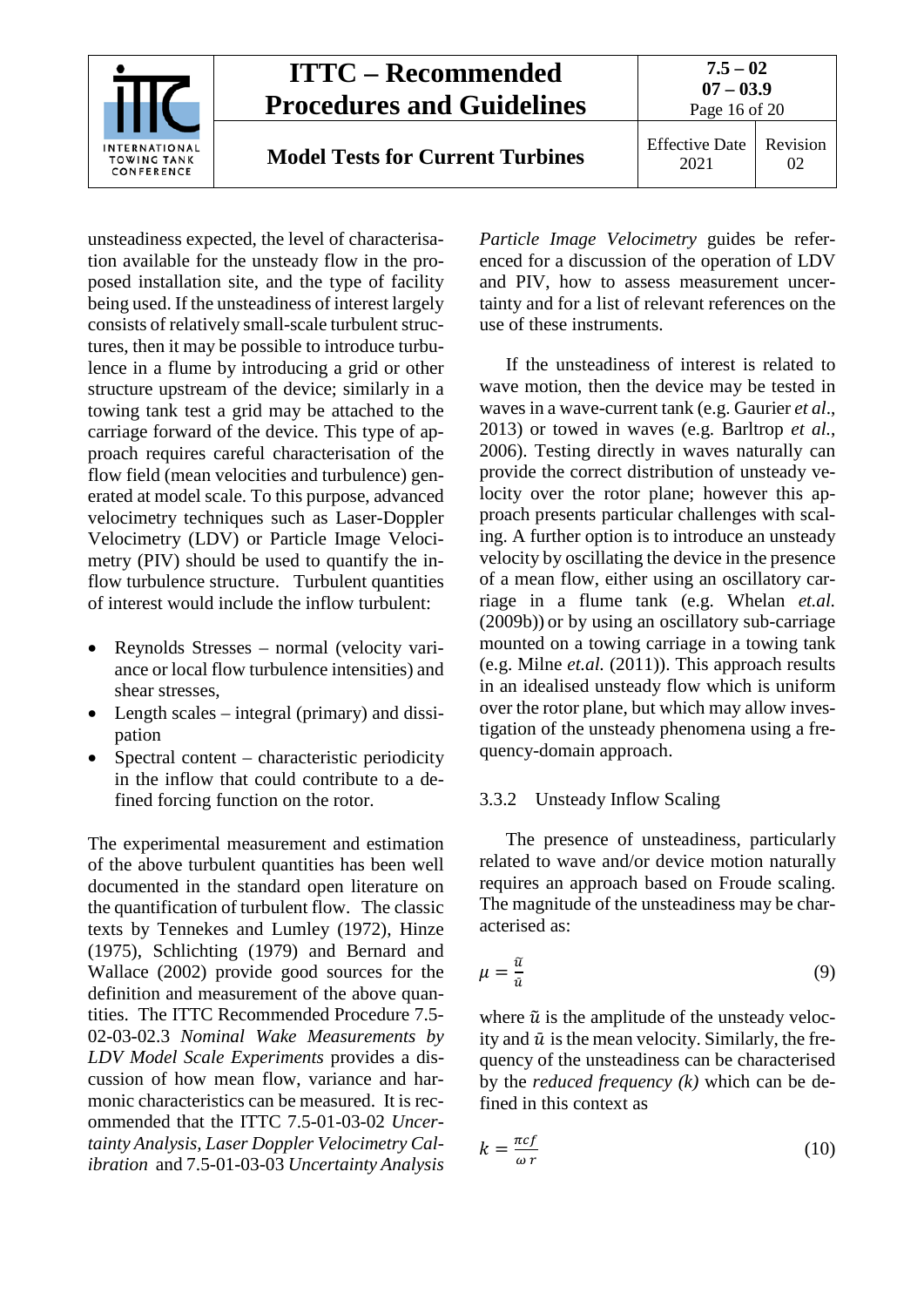

where *f* is the frequency, *c* is the local chord,  $\omega$ is the rotational speed and *r* is the radial location. Milne *et al.* (2014) report tests with values of  $\mu$  up to 0.25 and reduced frequencies at 75% of the turbine radius up to 0.05, which are stated to correspond approximately to 100% and 50% respectively of values calculated from full-scale site measurements.

Achievement of matched full-scale unsteadiness combined with limitations on the achievable magnitude of the unsteady velocity may lead to reduced mean velocity, which can then result in relatively low Reynolds number. This in turn may lead to questions regarding the reliability of the data acquired in unsteady flow. Particular challenges may be faced where tests are conducted in waves, since the requirement to achieve the same scale on the rotor and the waves in order to generate a realistic unsteady velocity profile may lead to unrealistically low Reynolds numbers.

## <span id="page-16-0"></span>3.3.3 Control Strategy for Unsteady Tests

In unsteady flow, careful consideration should be given to the turbine control strategy. If the desire is to model accurately the behaviour of the full scale system including the generator, then the dynamic response of the generator to the unsteady loads should be modelled correctly. Conversely, if the intention of the tests is to characterise the hydrodynamics of the rotor in unsteady conditions then the more idealised solution of using a speed-controlled motor may be preferable to remove the effects related to angular acceleration and deceleration of the rotor.

## <span id="page-16-1"></span>**3.4 Extrapolation to Full Scale**

All results of model tests are presented as prototype values. Model values are scaled to full scale by applying the proper similitude laws. Appropriate ITTC procedures as discussed in sections [2.6](#page-10-0) and [3.1](#page-12-2) should be referred to for dimensional analysis relative to specific device tests, which will vary with both device type and test type. Key examples will include ITTC Recommended Procedure 7.5-02-03-02.1 *Propulsor Open Water Test,* as well as 7.5-02-07-03.1 *Floating Offshore Platform Experiments* for floating devices in waves.

Blockage corrections are normally required, as eliminating the impact of surfaces completely may be nearly impossible given the need to increase the size of the test model and available facilities. If blockage corrections are not made this may result in overestimated power extraction, higher thrusts and an error in location of the optimum tip-speed ratio. A method like Whelan et.al. (2009a) or Bahaj et.al. (2007) shall be adopted to correct for the blockage.

As discussed earlier, there are also many important factors in energy conversion tests that are not addressed by standard scaling procedures. Special considerations are needed to address their effects. Computational Fluid Dynamics models can be used to predict device performance at full scale and to provide guidance about extrapolation methods.

#### <span id="page-16-2"></span>**3.5 Presentation of Results**

The following provides a recommended outline of a generic test procedure and report. An actual test procedure may consist of a sub-set of these elements, and may vary dependent on the test purpose and device type.

- A) Purpose of the Test
- B) Facility Characterization
	- i) No-model baseline performance
	- ii) Facility dimensions and model size capacity
	- iii) Operating ranges and test capabilities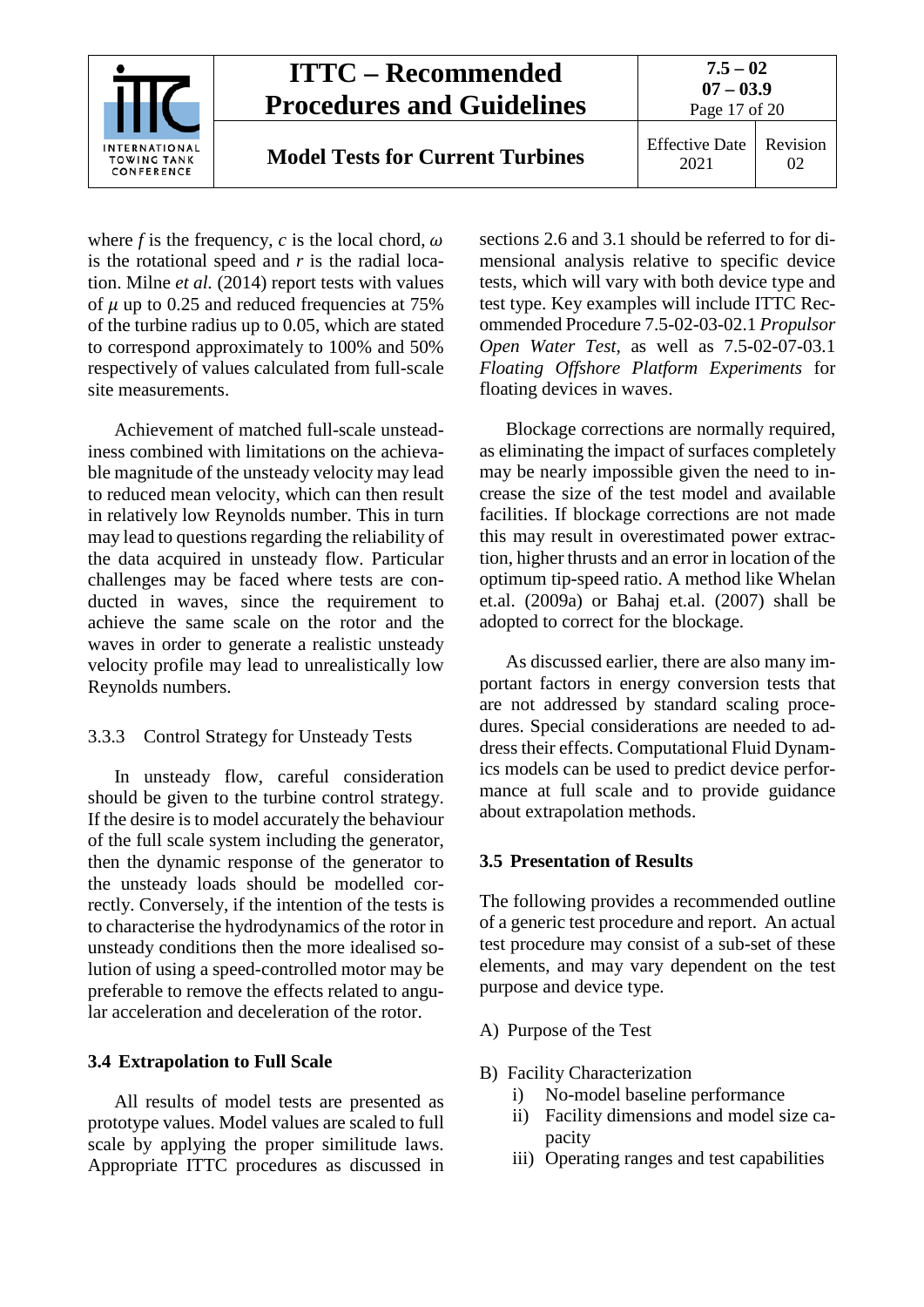

Page 18 of 20

# **Model Tests for Current Turbines** Effective Date

2021

Revision 02

- C) Model & Installation
	- i) Model Scale
	- ii) Model Complexity simplified, system, component.
	- iii) Model function/operation
	- iv) Model installation: Mooring, Foundation and constraints
	- v) Model Dimensions/calibration
	- vi) Model mass/inertia properties for unsteady tests
- D) Measurement Systems
	- i) Purpose of the measurements and required performance/accuracy.
	- ii) Instrumentation Type: Invasive vs noninvasive; Imbedded versus free-field; Steady versus dynamic; Operational characteristics and requirements
	- iii) Resolution Spatial and temporal
	- iv) Calibration requirements
- E) Types of Measurements
	- i) Model motion and deformation
	- ii) Flow field measurements
	- iii) PTO measurements
	- iv) Environmental measurements
- F) Test Matrix
	- i) Test parameters and conditions Scaling parameters, operating conditions
	- ii) Measurements locations
	- iii) Recommended practices
	- iv) Design and off-design testing (including specification of what is regarded as off-design testing – e.g. is yaw regarded as off-design).
	- v) Steady v unsteady performance (unsteady inflow – variable direction or speed, plus non-uniform inflow).
	- vi) Self-starting / Shutdown conditions.
	- vii) Testing in waves for floating devices. Wave field generated and how. Model alignment to wave field.
	- viii)Component & Sub-component testing: Component and system loading; Subcomponent function
- ix) Test repeatability & required number of repeat conditions for desired accuracy.
- x) Installation & Recovery tests.
- G) Data Acquisition
	- i) System performance rates, resolution, number of channels, sequential or simultaneous sampling, noise levels/floors
	- ii) Data Analysis
	- iii) Data calibrations and corrections: bias errors, blockage corrections, Zeroes or Tares.
	- iv) Normalizations use of proper velocity, length and time scales. Use of standardised parameters and relations accepted by the appropriate testing community.
	- v) Statistical Analyses; Steady vs dynamic studies
	- vi) Uncertainty analyses

## <span id="page-17-0"></span>**3.6 Uncertainty Analysis**

Uncertainty analysis should be performed following the approach presented in the ITTC guidelines 7.5-02-02-02 *Uncertainty Analysis, Guidelines for Resistance Towing Tank Tests* and 7.5-02-03-02.2 *Uncertainty Analysis Example for Open Water Test,* 7.5-01-03-01*Uncertainty Analysis, Instrument Calibration*, and, where relevant , 7.5-01-03-02 *Uncertainty Analysis, Laser Doppler Velocimetry Calibration*  and 7.5-01-03-03 *Uncertainty Analysis Particle Image Velocimetry.* The ITTC guideline 7.5-02- 07-03.15 "Uncertainty Analysis - Example for Horizontal Axis Turbines" provides a recommended guideline for the application of an uncertainty analysis for a current turbine and provides an example of a current turbine test uncertainty analysis.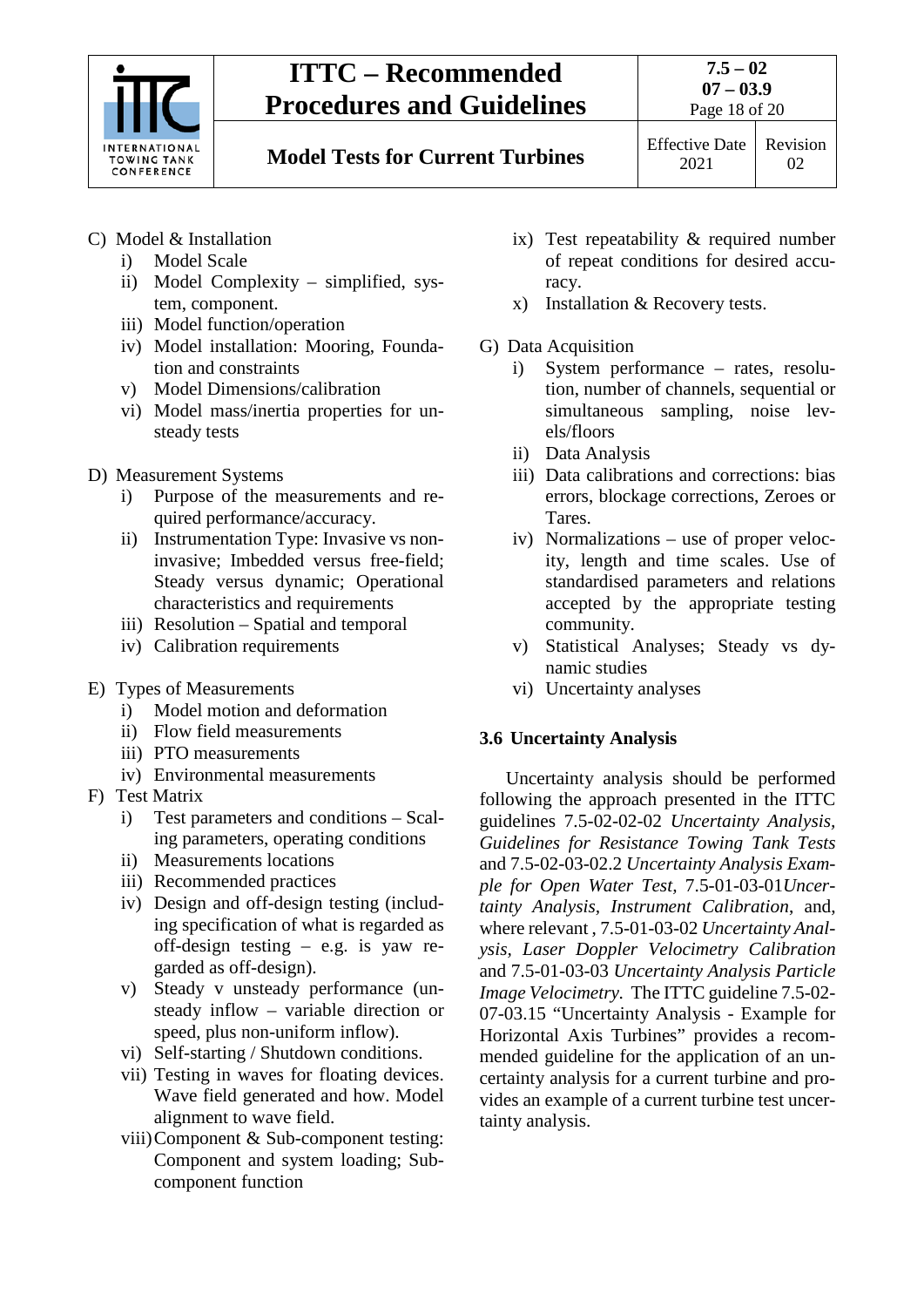

**7.5 – 02 07 – 03.9** Page 19 of 20

**Model Tests for Current Turbines** Effective Date

## **4. SYMBOLS**

- *A* turbine swept area,  $= \pi R^2$ , m<sup>2</sup><br>*C<sub>P</sub>* turbine power coefficient turbine power coefficient *CT* turbine thrust coefficient *c* chord, m *D* turbine diameter,  $= 2R$ , m<br>*Fr* Froude Number **Froude Number** *f* frequency, Hz  $g$  gravitational constant, m/s<sup>2</sup> *h* reference depth, m *k* reduced frequency *L* characteristic length, m *p* reference pressure, Pa *pv* vapour pressure, Pa *Q* torque, Nm *R* turbine radius, m *Re* Reynolds number *r* radial location, m *St* Strouhal number *T* thrust, N *U* upstream velocity, m/s *u* flow velocity, m/s *λ* tip speed ratio *µ* amplitude of unsteady velocity *v* kinematic viscosity,  $m^2/s$  $\rho$  fluid density, kg/m<sup>3</sup> *σ* cavitation number
- <span id="page-18-0"></span>*ω* rotational velocity, rad/s

## **5. REFERENCES**

- Bahaj, A.S., Batten, W. M.J. & McCann G., 2007, "Experimental verifications of numerical predictions for the hydrodynamic performance of horizontal axis marine current turbines" Renewable Energy, Vol. 32, pp. 2479-2490.
- Barltrop, N., Varyani, K.S., Grant, A., Clelland, D., & Xuan, P., 2006, "Wave-current interactions in marine current turbines", Proceedings, Inst. Mech. Eng. Part M: J. Eng. Maritime Environment Vol. 220, pp. 195–203.
- van Bussel, G. J. W., 2007, "The Science of Making More Torque From Wind: Diffuser Experiments and Theory Revisited", *J. Phys.*, *Conf. Ser*. Vol. 75, 012010.
- Bernard, P. S. and Wallace, J. M., 2002, Turbulent Flow: Analysis, Measurement and Prediction, J. Wiley and Sons Publisher.
- Gaurier B., Davies P., Deuff A., & Germain G., 2013, "Flume tank characterization of marine current turbine blade behaviour under current and wave loading", Renewable Energy, Vol. 59, pp. 1-12.
- Gaurier B., Germain G., Facq J. V., Johnstone C. M., Grant A.D., Day A. H., Nixon E., Di Felice F., Costanzo M., 2015, "Tidal energy ''Round Robin'' tests comparisons between towing tank and circulating tank results", J. Marine Energy, Vol 12, pp 87-109.
- Hinze, J. O., 1975, Turbulence,  $2<sup>nd</sup>$  Ed., McGraw Hill Publishing.
- Mankins, J.C., 1995, "Technology Readiness Levels: A White Paper", NASA Office of Space Access and Technology.
- Milne, I. A., Day, A. H. Sharma, R. N. Flay, R.G.J. & Bickerton S., 2011, "Tidal Turbine Blade Load Experiments for Oscillatory Motion", Proceedings, 9th European Wave and Tidal Energy Conference (EWTEC 2011), Southampton England.
- Milne, I. A. Day, A. H. Sharma, R. N. & Flay, R. G. J., 2013, "Blade Loads on Tidal Turbines in Planar Oscillatory Flow" Ocean Engineering, Vol. 60, pp. 163–174.
- Milne, I. A. Day, A. H. Sharma, R. N. & Flay, R. G. J., 2015, "Blade Loading on Tidal Turbines for Uniform Unsteady Flow" Renewable Energy, Vol.77, pp. 338-350.